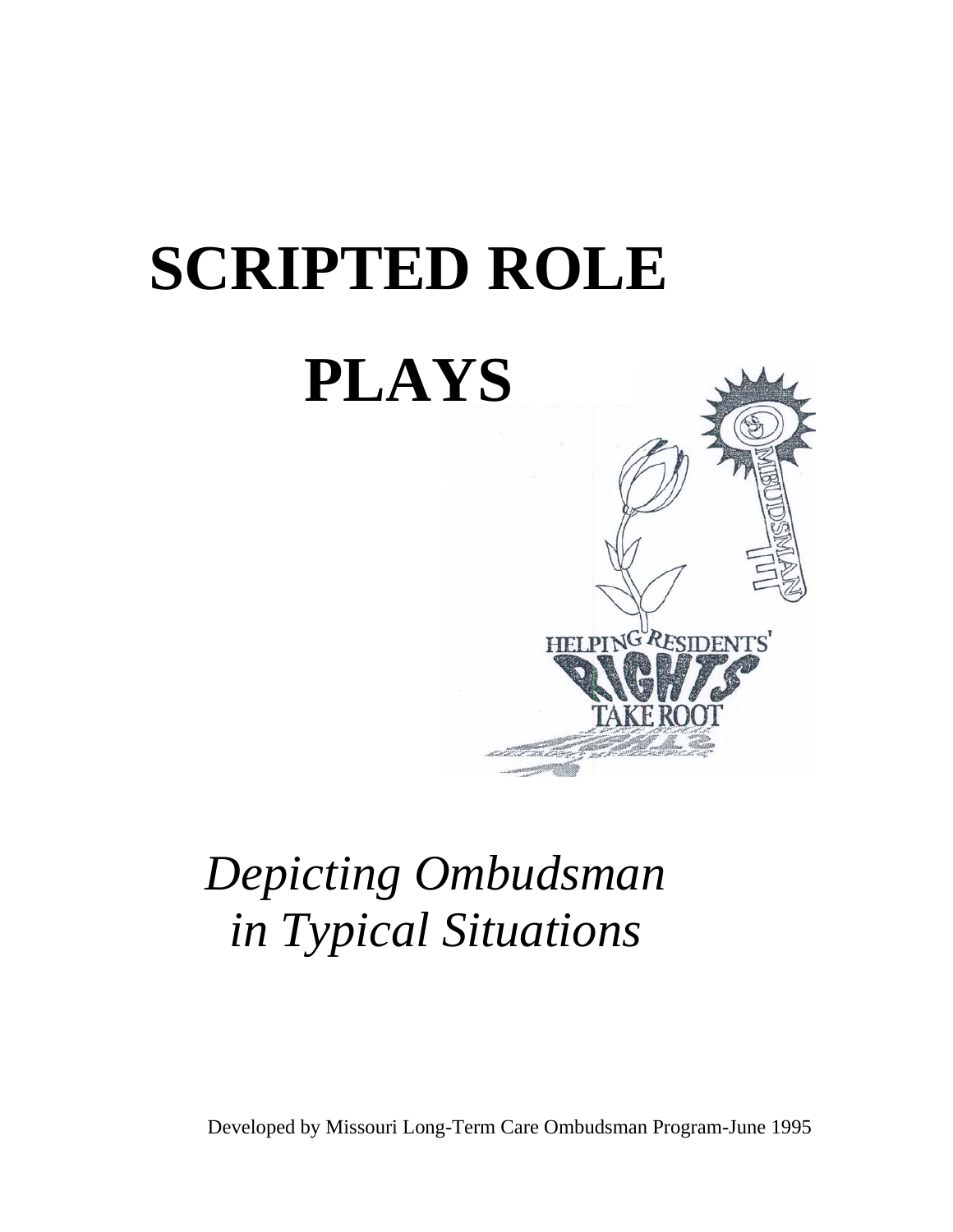## **INTRODUCTION AND ACKNOWLEDGEMENTS**

This collection of skits represents a joint creative effort of the State Ombudsman staff and the Regional Ombudsman staff in Missouri. The skits were used at the state-wide Ombudsman volunteer training conference in April 1995.

Ombudsman volunteers in Missouri had asked for more chance to practice their skills at the state-wide training conference. A reluctance to participate in role playing was anticipated by the Regional Staff, so the idea of scripting the role plays into skits was suggested. Presentation of the skits with accompanying discussion stimulated the desired interaction among the Ombudsman volunteers.

Role play scenarios were collected from many sources around the country. We are grateful to Carolyn Waner of the National Ombudsman Resource Center for gathering and sending these scenarios. These were used as a basis to develop the scripts for the skits. Thanks to all of the State Ombudsman whose materials were in the resource center for our use.

State and Regional staff in Missouri who contributed to this effort included; Mary Lou Brennan, Canton; Michelle Brown, Kansas City; Karen Cairer, Warrensburg; Judy Clark, Maysville; Diana Clarke, Columbia; Joe Cox, Springfield; Dee Dugan, Joplin; Dorothy Erickson, St. Louis; Trudie Fletcher, State Office; Sarmita Mayo, Columbia; Shirley Miller, Joplin; Carol Schultz, State Office; Carol Scott, State Office; Willa Stanford, Cape Girardeau; Hulda Tipton, Ava; Pam Windtberg, St. Louis; Amy Witt, Columbia; Greg Yates, Warrensburg; Sandy Zug, Maysvil1e;

We hope that you will find these skits useful for future training sessions for your volunteers.

Carol J. Scott Carol M. Schultz

Assistant MO LTC Ombudsmsan

Missouri Long-Term Care Ombudsman Program Missouri Department of Social Services Division of Aging P.O. Box 1337 615 Howerton Court Jefferson City, MO 65102 Phone: 314-526-0727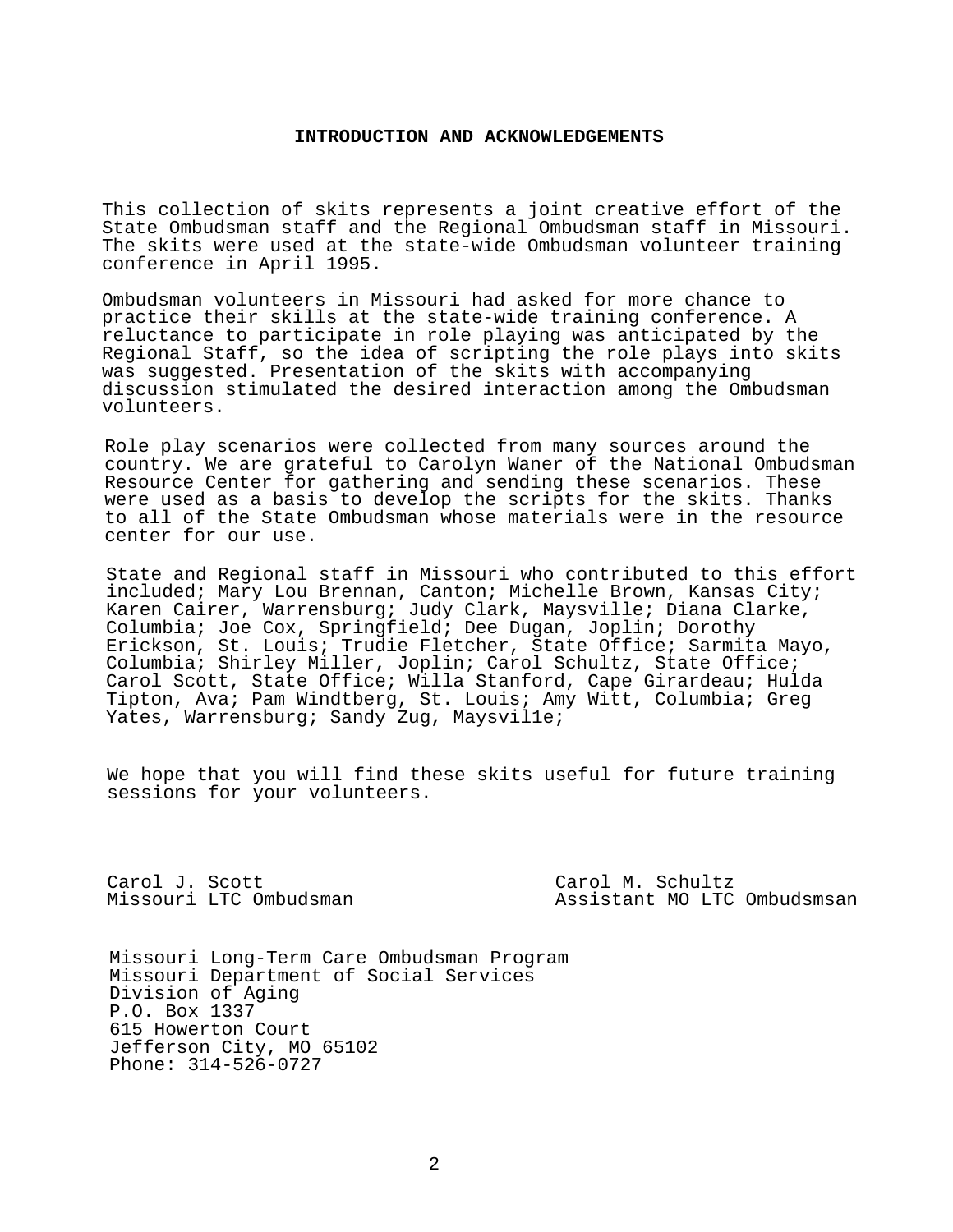# TABLE OF CONTENTS

| Resident Assessment Protocol/Care Plan 25          |  |
|----------------------------------------------------|--|
| Resident Choice/Resident's Right to Participate in |  |
|                                                    |  |
|                                                    |  |
|                                                    |  |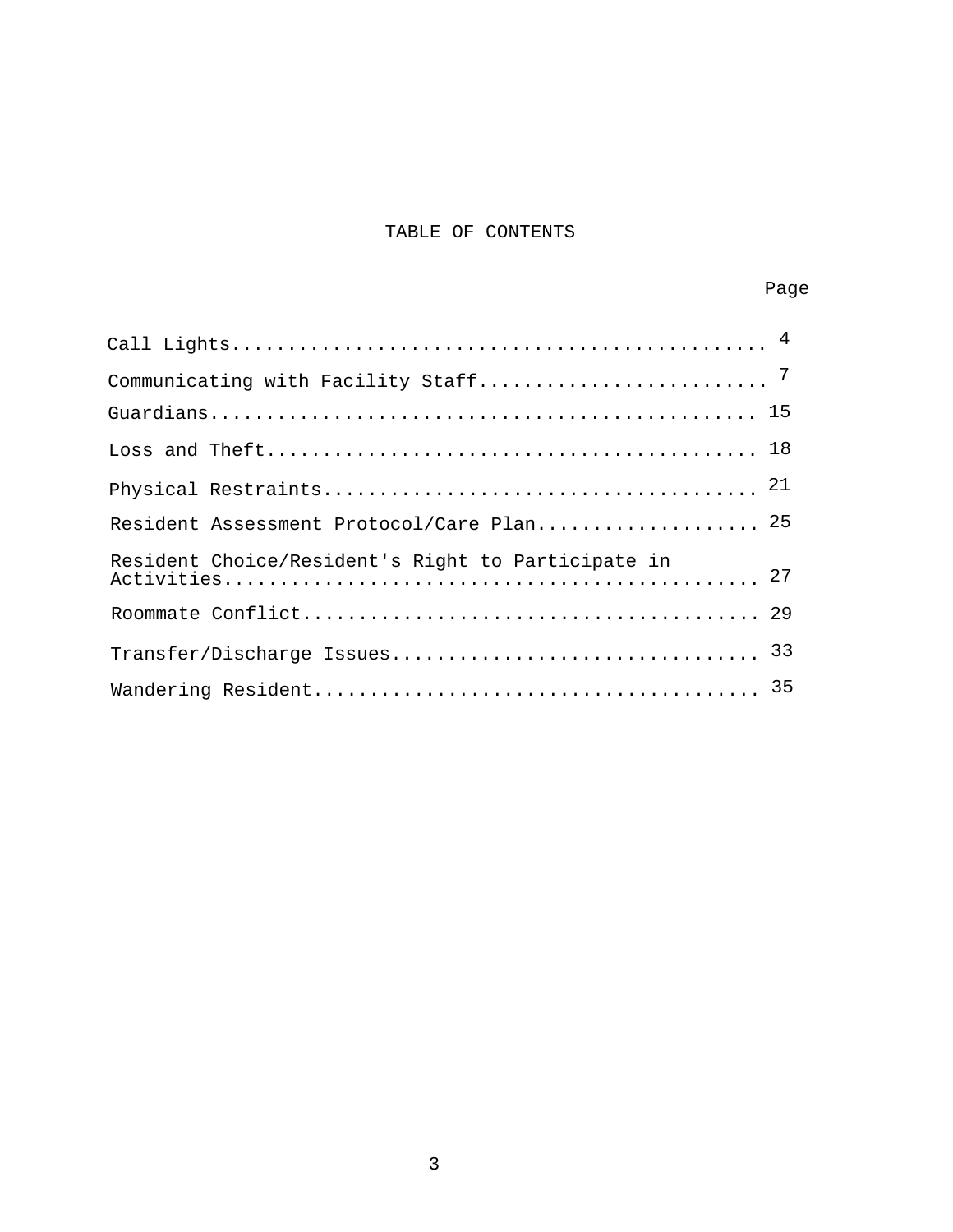## **CALL LIGHTS**

#### OBJECTIVES:

- 1. To reinforce the resident's right to quality care and to complain.
- 2. To model ways to work on a problem when the resident doesn't want his/her name used.
- 3. To model ways to follow-up a problem from week to week.
- 4. To brainstorm ways to get the call lights answered in a more timely manner.
- CHARACTERS: Ombudsman Mr./Mrs. Phelps, a resident Narrator
- Narrator: The Ombudsman (male or female) on his regular Tuesday afternoon visits with a male resident, Mr. Sam Phelps. Mr. Phelps is laying on his bed (two chairs end-toend) and Ombudsman sitting in a chair next to him.
- Ombudsman: Looking forward to seeing your grandkids this afternoon? It is Tuesday afternoons they try and visit isn't it?
- Mr. Phelps: Yes. Missy said she and the kids would try and stop by about three. They weren't up last week. Apparently one of the kids had to go to the dentist. Something about a tooth ache.
- Ombudsman: Perhaps you will hear about a tooth fairy leaving money if a tooth gets pulled!
- Mr. Phelps: (Chuckles a little bit with that remark while he fidgets and starts shifting in his bed.)
- Ombudsman: Has your room been cleaned today? (Says this as crunches up nose sensing an odor never noticed in visits before.)
- Mr. Phelps: (Slightly embarrassed and pauses before responding) Well yes, the room was cleaned but...lately I've had some accidents. (Displays some frustration as he says this with voice and arm movements).

Ombudsman: What's the problem Mr. Phelps?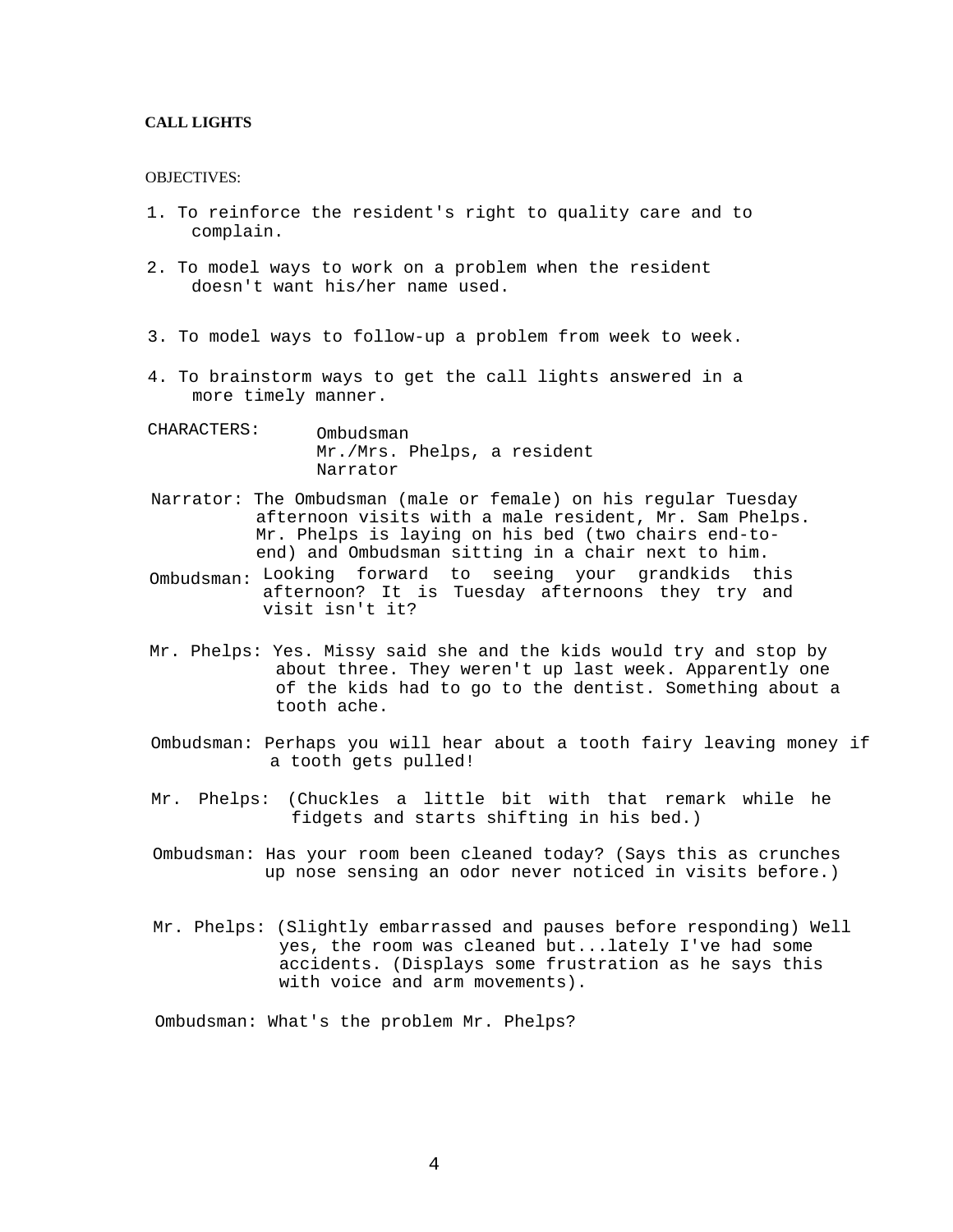Mr. Phelps: It seems to take forever before somebody comes in to help me. I don't need help with much. Just some assistance to the bathroom. They tell me I'm not supposed to try to get there by myself but call them when I have to go. HA! Call them. I keep punching the call light and nobody comes! I hate that this happens. It's so degrading.

Ombudsman: From your comments, I sense this has happened before?

- Mr. Phelps: Yes, several times. I take a nap after lunch and when I wake up I have to go to the bathroom. I punch the call light several times and have even hollered for help but I'm ignored until it's too late.
- Ombudsman: Would you like me to go get someone to change your clothes?
- Mr. Phelps: It's so embarrassing and uncomfortable, please if you would.
- Narrator: Before the Ombudsman leaves the room, he/she tells Mr. Phelps goodbye, then makes a mental note to him/herself to remember to ask him about the call light problem the next time he/she visits with him. A nurse aide changes him and the immediate problem *is* solved.

Narrator: Now it's the following week, Tuesday.

- Ombudsman: How was your family visit last week? Were the kids able to make it?
- Mr. Phelps: Yes. Everybody's doing fine. (In a better mood this time, no fidgeting.)
- Ombudsman: I was concerned in our last visit as you seemed very distressed with no one answering your call light in time. Have you had any problems since then?
- Mr. Phelps: Yes. When I have to go to the bathroom after my afternoon nap, I can never get anyone to assist me. I get quick responses in the evenings and mornings when I need to go to the bathroom, no complaints there, but the afternoons seem to be when they don't come quick enough.
- Ombudsman: I'm sorry to hear that you continue to have this problem with the call light. It would be an embarrassing and uncomfortable situation for anyone. Perhaps there *is* a way that we can keep this from continuing to happen. How would you feel about going with me to talk with the staff?
- Mr. Phelps: I have complained so much already that I don't think they even hear me now.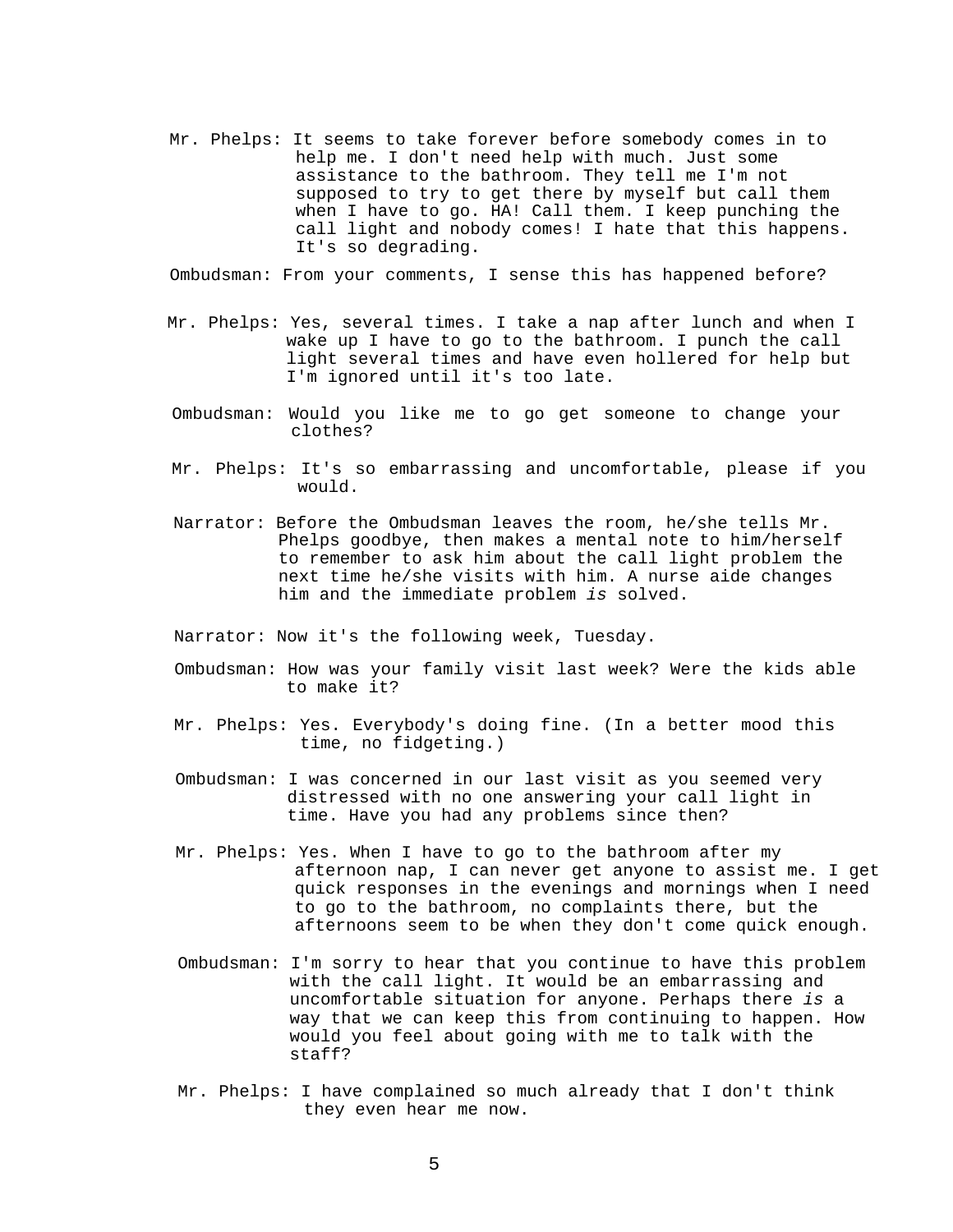- Ombudsman: I can understand that, but I'd be with you...(pausewaiting for Mr. Phelps to say something) Well, how would you feel about giving me permission to look into why this is occurring and without mentioning your name, find out if other residents are experiencing this same problem too.
- Mr. Phelps: Okay. Sounds alright. I don't want any trouble out of this. As long as you leave my name out of it.
- Narrator: With some investigation during visits with other residents, the Ombudsman has discovered that other residents indeed have the same problem as Mr. Phelps.

Instead of making his/her visiting rounds, the following Tuesday, the Ombudsman remains out in the hallway and monitors the call lights as they come on, noting the amount of time that passes before a staff person responds to the call light. It is clear to Ombudsman that no one is paying attention to call lights as the staff is preoccupied visiting with one another as they come and go with the afternoon shift change.

Narrator: It is the next Tuesday.

Ombudsman: Did you miss me last Tuesday afternoon?

Mr. Phelps: I did. Is everything alright with you?

- Ombudsman: Yes, and I've discovered that you are not the only resident with this problem. Many other residents also have concerns like yourself about the slow response they are receiving with the call lights in the afternoon. I have also observed myself, that the staff sometimes takes up to 30 minutes to answer a call light once it comes on. This is how I spent the 2 hours or so I usually spend visiting here last week. With your permission, I want to help you to reduce the probability of this from happening to you or any of the other residents again. Here are some of my ideas.
- Narrator: (to the audience) If you were the Ombudsman in this scenario, knowing what you know, how would you solve this problem?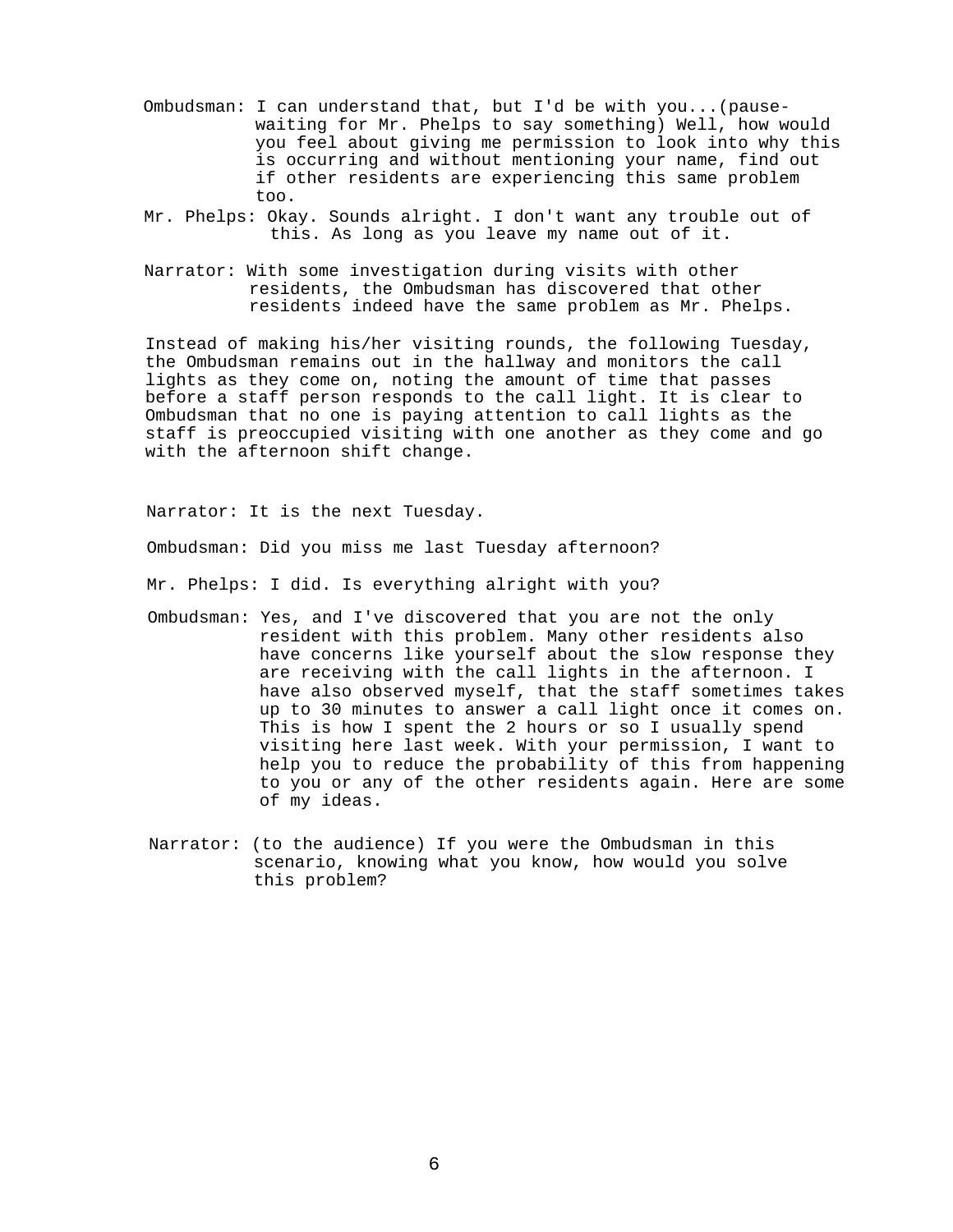#### **COMMUNICATING WITH FACILITY STAFF**

A dedicated volunteer who confronts a staff member who is uncooperative may become discouraged and fail to follow through on behalf of the residents. This workshop will address techniques and skill development in dealing with difficult staff.

OBJECTIVES OF THE WORKSHOP:

- 1. To model ways of making sure you are communicating with the resident even though family members are present.
- 2. To practice ways of being assertive with facility staff.
- 3. To model appropriate responses when being drawn into problems between staff members.
- 4. To gain ideas for alternative ways to solve problems related to uncooperative staff.
- 5. To help Ombudsmen clarify their role as resident advocates, not staff advocates.

SUGGESTED FORMAT:

- I. Initial presentation describing problem and possible solutions. Emphasize the need to work effectively with staff even when they are unreasonable. Emphasize that the Ombudsman needs to develop skills to not be dragged into personnel problems which are to be handled by facility administration. The focus is on the resident and his/her needs.
- II. Presentation of the skits discussion after each one
- III. Steps in dealing with uncooperative staff

EXAMPLE: 1. Collect evidence

- 2. Develop a plan
- 3. Meet with staff
- 4. Mediation and negotiation skills
- 5. Develop mutual agreement for resolution
- 6. Follow-up to see that all are following the plan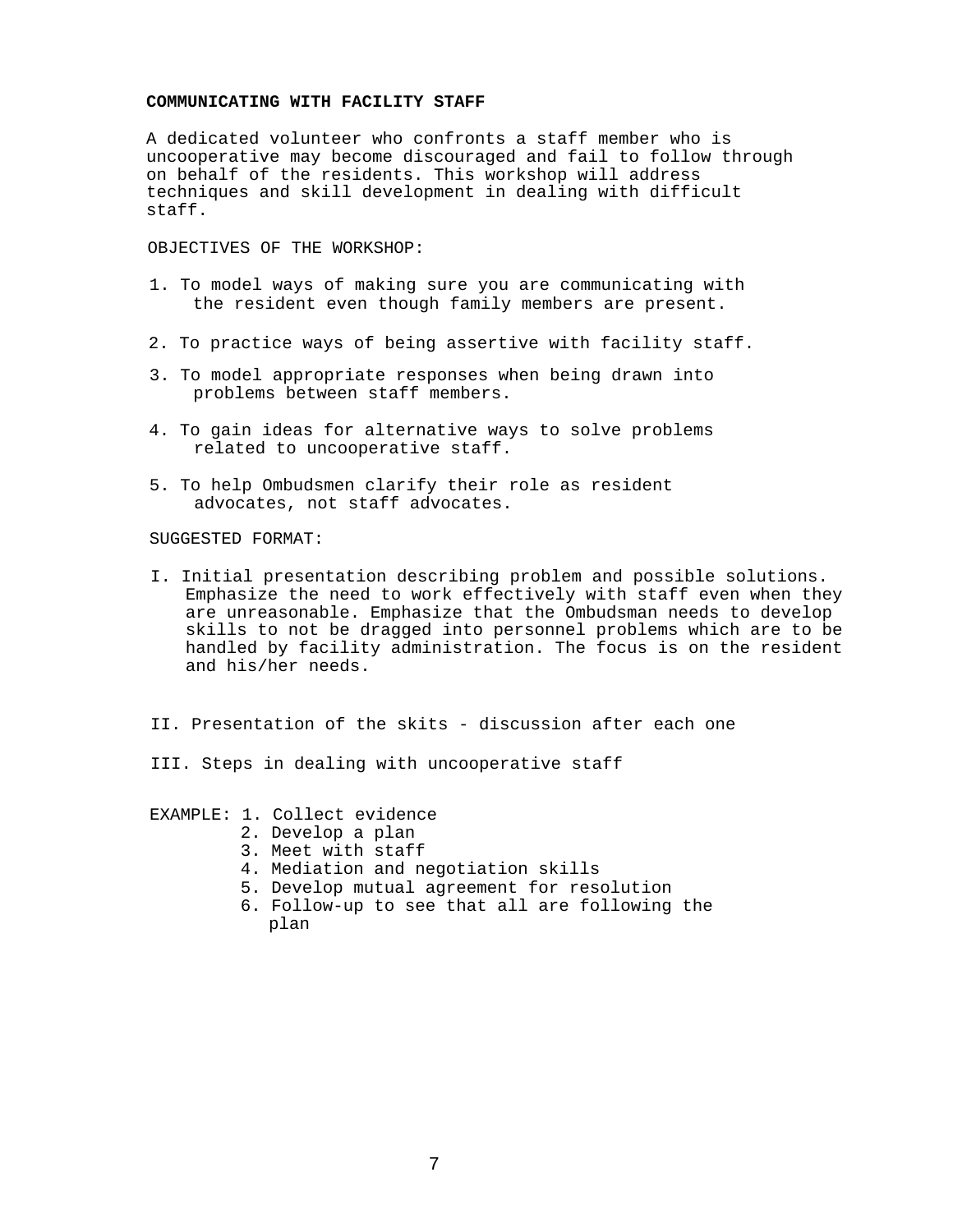CHARACTERS: Ombudsman Nursing Facility Administrator Mr./Mrs. Bond, a resident Gloria/George Bond, resident's adult son or daughter  $2 - CNA's$ Social Services Designee Director of Nursing Reader or narrator Mr./Mrs. Court, another resident

### PROPS:

**CONTRACTOR** 

- 1. Since there are many characters in this skit $\sim$  a suggestion would be to make signs that the characters wear or hold up indicating who they are.
- 2. Signs that say "DAY" and "WEEK."

#### **SKIT #1**

- Ombudsman: (to Administrator) I need to tell you about some food complaints I had today. Several of the residents complained about the food. They said they had turnips three times this week and they are really tired of them.
- Administrator: I don't think you're qualified to criticize the menus. The dietitian is trained to follow the guidelines set out by the State. I wish you'd stay within the scope of your experience.
- Ombudsman: But what about the right of the residents to have their choices and wishes respected? They could choose not to eat the turnips, but they would really rather have a different choice of vegetable.
- Administrator: Who are these people? "A lot of residents need to follow a diet set out by their doctor. We can't give them something not on the prescribed menu.
- Ombudsman: Several of the residents complained. I think the ones on special diets realize that they have to watch certain things, they are mainly complaining about having the same things over and over and not having any other choice of vegetable.
- Administrator: You know that certain residents will complain no matter what we serve them. They want a gourmet restaurant service. We're just trying to do the right thing for them and follow the doctor's orders. That's why I need to know who they are, so I can check these complaints on an individual basis.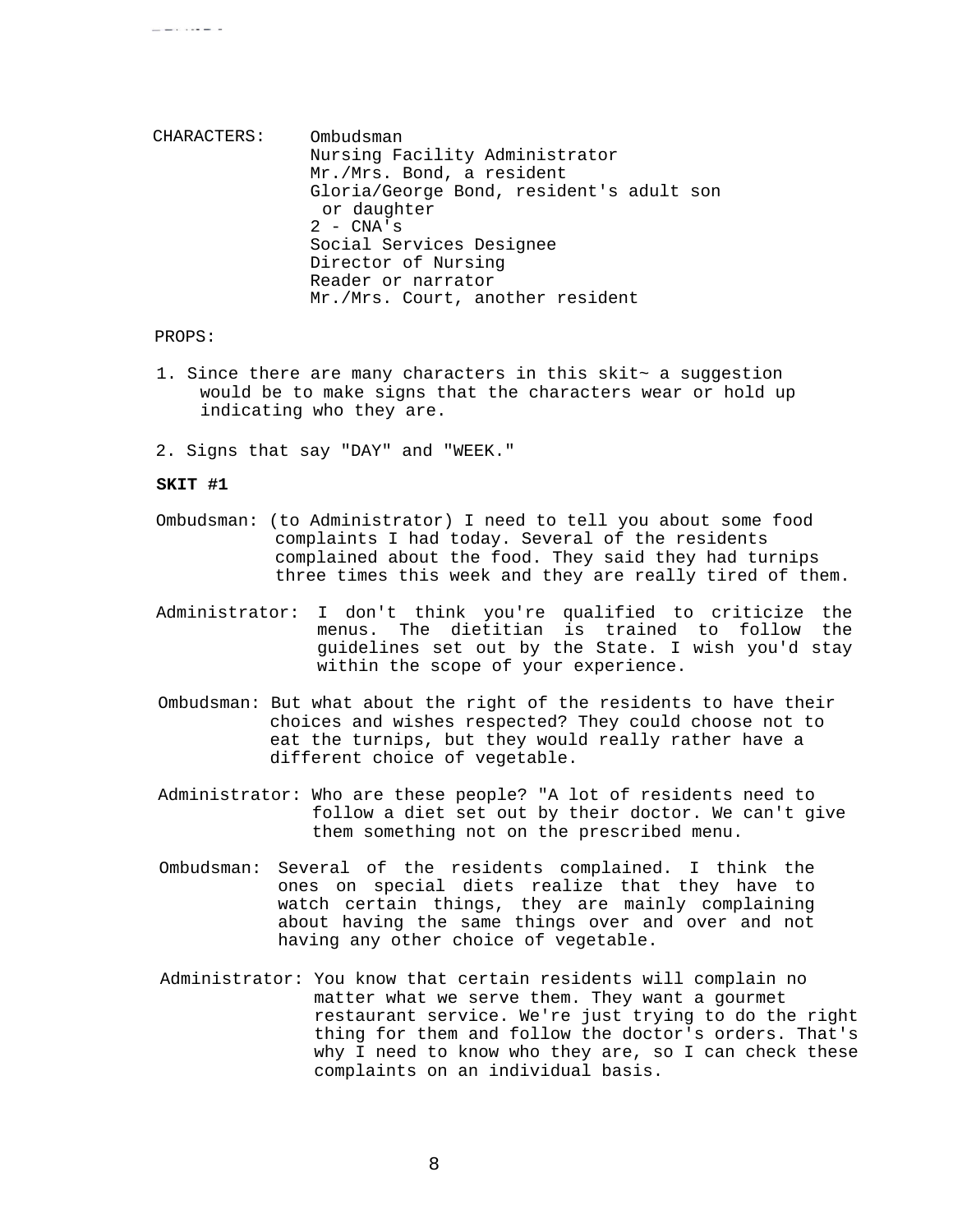Ombudsman: The residents didn't give me permission to use their names. They didn't want to criticize or alienate the staff, they're just tired of turnips all the time.

#### DISCUSSION:

- 1. What can be done about the administrator who isn't open to change, criticism or questions?
- 2. How would you verify the residents' criticism? Were turnips really served three times this week?
- 3. Fair, firm and friendly responses. Don't let yourself get sidetracked by the diversions ("some people complain all the time," "we're just following doctor's orders," etc.) Doctor is among the resident's caregivers, but resident must be involved in care decisions. Don't criticize the administrator personally, just speak up for the resident's rights.
- 4. What should the Ombudsman watch out for in presenting the case?

Ideas: Don't disclose the residents' names; Don't get caught up in an argument, be assertive not aggressive; How can the Ombudsman get residents to come forward on their own?

5. Other ideas: Suggest a facility food committee; Bring this up at the next resident's council meeting.

\*\*\*\*\*\*\*\*\*\*\*\*\*\*\*\*\*\*\*\*\*\*\*\*

## **SKIT #2**

Ombudsman knocks on the door of Mr. Bond

Mr. Bond's daughter, Gloria Bond says: Come in.

Ombudsman: Oh, hello Mr. Bond, hello Gloria. How are you both today?

Gloria: Have you seen Dad today? He is so bruised and sore he can hardly bear to sit up in his chair.

Ombudsman: What happened?

Gloria: He says he fell when he was trying to go to the bathroom. I told the nursing home people I did not want him trying to walk alone. And I told Dad that he is to turn on his call bell and get help. I even came to their planning meeting where they decide what type of care he should get,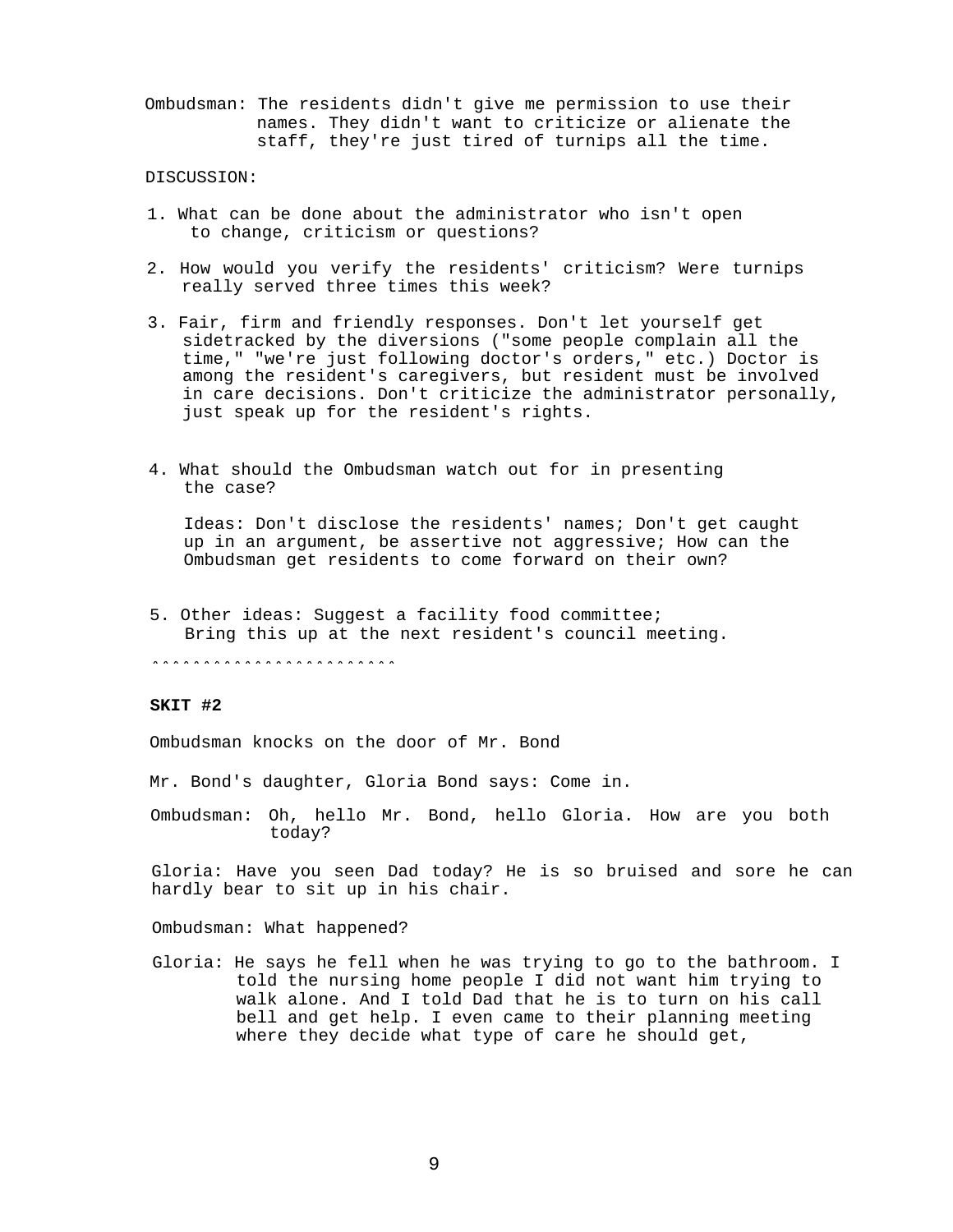and I made sure that Dad should never have to walk alone. That's why he's here in this nursing home. So he would have someone with him when he has to walk...so he won't fall. Now here he is all banged up and really hurting.

---------- -

Ombudsman: Is that right, Mr. Bond? Did you use your call bell?

Mr. Bond just nods his head in assent while his daughter talks.

- Gloria: Yes, he did! He says he turned it on and waited and waited. Finally after half an hour he said he couldn't wait any longer and tried to go into the bathroom by himself. He says the staff just doesn't answer call bells anymore or it takes them forever before they come.
- Ombudsman (Addressing Mr. Bond): So it takes a long time for the aide to get here when you do put on the call light?

Mr. Bond nods.

Ombudsman: Did you talk about this to the nurse?

Gloria: Yes, I did. She claims that all call lights are answered as soon as possible. What can I do? Dad is really hurting. It's lucky he didn't break anything.

DISCUSSION:

- 1. At what point does this go over the line into an abuse or neglect situation where the hot-line must be called? Review the procedures Ombudsmen should follow if they suspect or witness abuse or neglect.
- 2. What are some of the alternative courses of action you might suggest for the Ombudsman? Keep in mind empowering the resident to do something for himself.

\*\*\*\*\*\*\*\*\*\*\*\*\*\*\*\*\*\*\*\*

CONTINUE THE SKIT:

Now let's assume that the Ombudsman obtained permission from Mr. Bond to report the complaint about call lights not being answered in a timely manner.

Ombudsman (Approaches 2 CNA's, busy talking in an agitated manner, ignoring all residents): Hello there.

CNA: Could I talk to you? You're the Ombudsman and we need you to help us.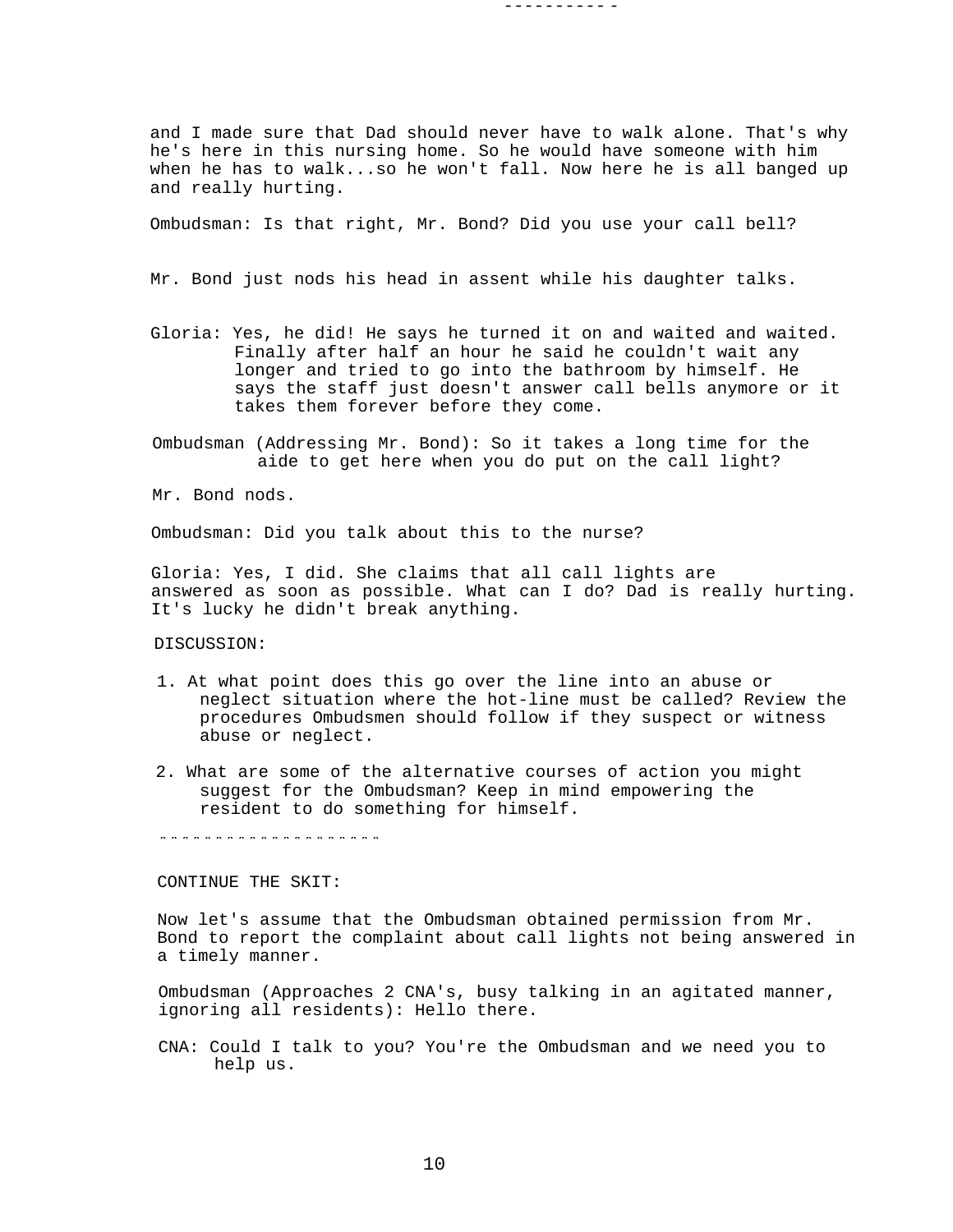Ombudsman: What's the matter?

- CNA: It's the Administrator. He is so unreasonable! There's not enough staff already and then he keeps May, that's the pretty new CNA, from her work by flirting with her. And then we have to do her work. We've complained to her, but she just thinks we're jealous. Then the Administrator gets allover us for not getting all the work done. We've just had it with him! We don't know who to complain to, so since you're the Ombudsman you can help us. The new administrator is really terrible. We don't have enough staff and then he wastes all of May's time. We might as well not have gotten anyone to replace June. She doesn't do anything. We're all thinking of quitting. It doesn't pay good anyway. Do you think you could do something?
- Ombudsman: Well, I know you have a hard job to do and need all the help you can get, but as an Ombudsman, my role is to relate to the residents and their concerns. I really can't get involved in staff and personnel problems. It sounds like this is something you need to discuss with the Director of Nursing.
- CNA: He's always flirting with her too. She probably wouldn't listen.
- Ombudsman: My job is to make sure that the resident's rights are protected and that their needs are met. If one of the residents complained to me about not getting what they needed because the nurse aide didn't do her job, then I would get involved on behalf of that resident. I'm not really the one who can do anything about your problem. I would really encourage you to talk to the Director of Nursing if you don't think you could talk to the administrator himself. Every facility should have grievance procedure for staff to use if you don't feel that you are being treated right.

## DISCUSSION:

What other kinds of staff conflicts might the Ombudsman be 'made aware of? What is your appropriate response?

## \*\*\*\*\*\*\*\*\*\*\*\*\*\*\*\*\*\*\*\*\*\*\*

#### SKIT CONTINUES:

Ombudsman (Knocks on door of Administrator's office): I'd like to talk to you about a complaint I received from one of the residents.

Administrator: I'm really busy now. Talk to the Social Services person. I'll get with her later.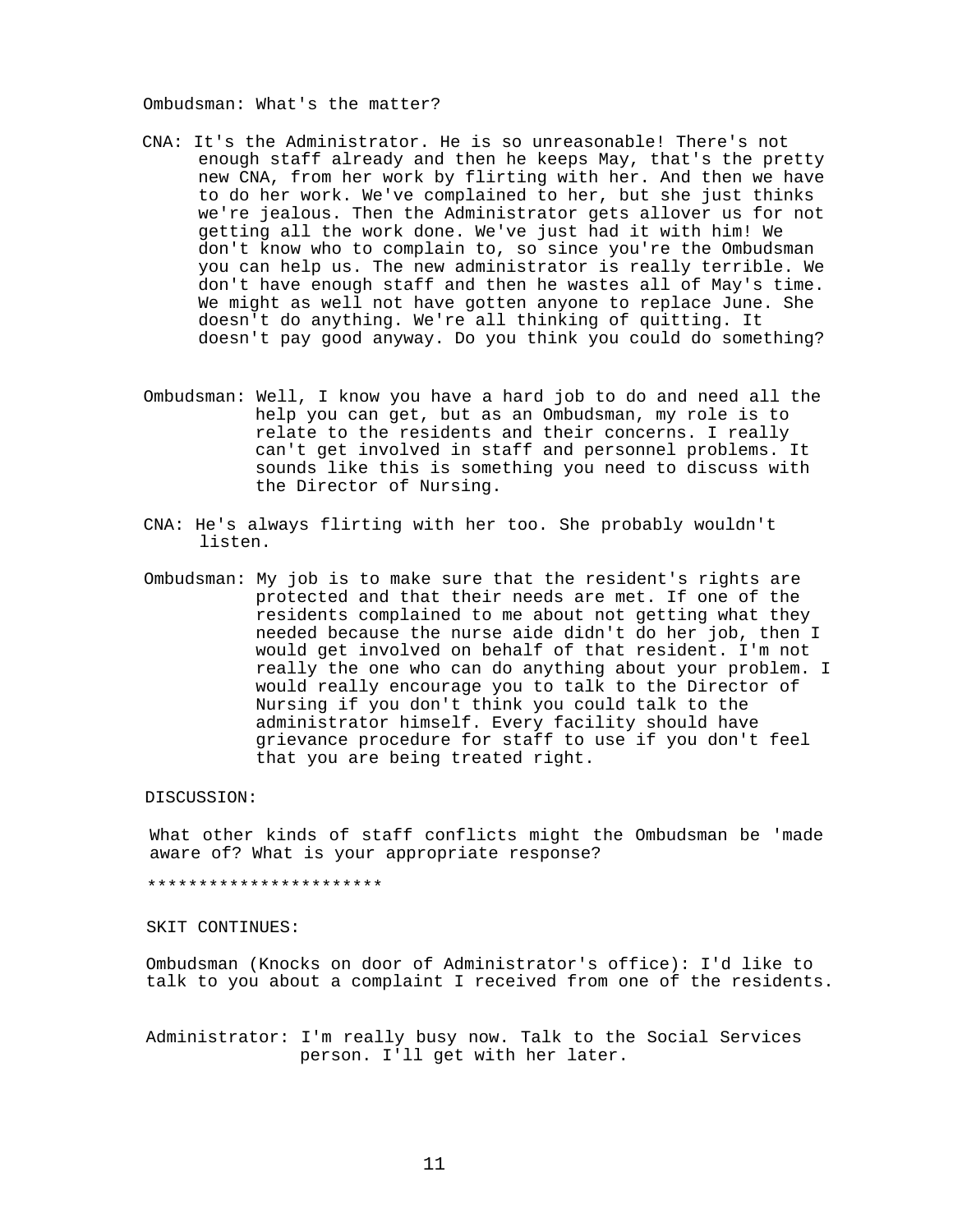Ombudsman (To social services designee): I'd like to talk to you about one of the residents. Mr. Bond and his daughter are very concerned about the call lights not being answered promptly, and according to them, this resulted in Mr. Bond falling.

Social Services Designee: The administrator told us not to talk about this, but to refer everyone to him.

Ombudsman: But he told me to talk to you about it.

. --. .. .. ---........................ ..............--- ------------------- --

Social Services Designee: Maybe you could stop by the next time you're in. He'll probably not be so busy then. Or why don't you call him on the phone, tomorrow. I really am not allowed to talk about it. Have you talked to the Director of Nursing about it?

Ombudsman (to Director of Nursing): I'd like to talk to you about a concern Mr. Bond and his daughter, Gloria raised.

Director of Nursing (angrily and impatiently): Mr. Bond isn't supposed to get out of his chair without an aide in attendance. If he would only have turned his call light on, this wouldn't have happened. If he couldn't wait any longer, he should turn on his light a little sooner, instead of waiting to the last minute. I'd really appreciate it if you'd talk to him about that.

Ombudsman: Mr. Bond says he had a call light on for half an hour.

Director of Nursing: Well, that couldn't be! You had better talk to the administrator.

Ombudsman: I've observed him waiting that long. Just today we turned on his call light when I went into the room and it was 30 minutes before anyone came. I've also had this complaint from other residents.

LATER THAT DAY:

Ombudsman (Knocking on door - Administrator is standing there chatting with the social services person): I really need to talk to you. Can I interrupt you for a little while?

Administrator (Hurriedly): I really have no time now. Perhaps the next time you're in.

Reader: (Person with sign that says "DAY" walks by) A day passes.

Ombudsman (On phone): Could I talk to the administrator?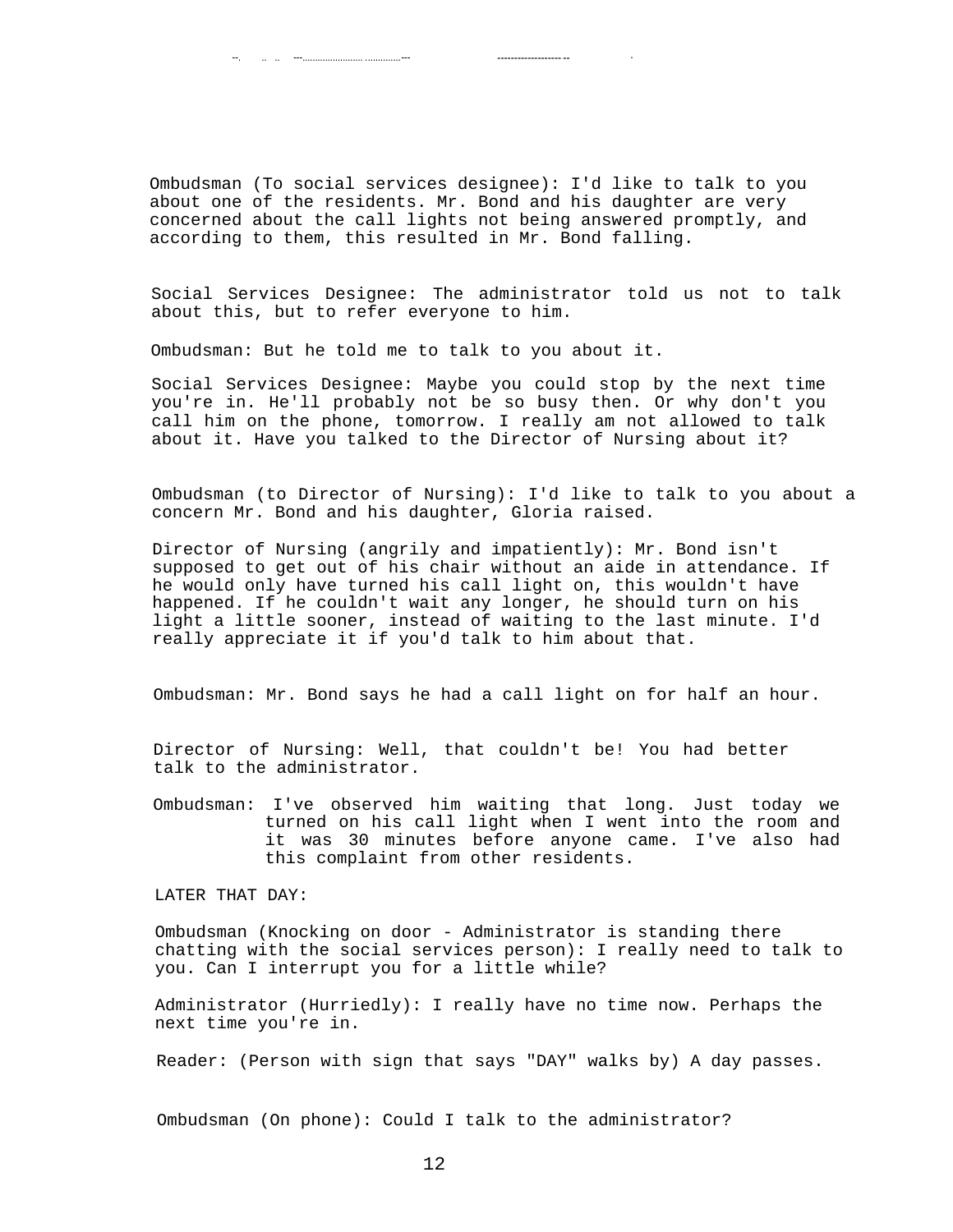Administrator: I'm too busy to talk now.

Reader: (Person with a sign that says "DAY" walks by) Another day passes.

Ombudsman: Could I talk to the Administrator?

- Administrator: I just can't talk now. I have some family members in.
- Reader: (Person holding a sign that says "WEEK" walks by) A week passes.
- Ombudsman: Well, I'm back at the nursing home. Wonder if I'll get to see the Administrator today? I'll do my rounds first before I try it.

Mrs. Court (another resident): Have you heard? Mr. Bond is in the hospital with a broken hip.

Ombudsman: What happened?

Mrs. Court: I heard that he fell trying to go to the bathroom by himself.

Reader: Almost the same scenario as the week before occurs. What do you as the Ombudsman do now?

## DISCUSSION:

- 1. Should this situation be reported to anyone? The Ombudsman has brought something to the attention of the facility, they did not respond and it resulted in a resident getting injured. Discuss the process and procedure for reporting abuse and neglect.
- 2. At what point should the Ombudsman alone confront the Administrator or the designated contact person about being put off? Remind him of the agreement that all problems should be brought to whomever.

## SUGGESTIONS:

Possibly call the Regional Coordinator to meet with the Administrator and the Ombudsman to remind the Administrator of his agreement to cooperate with the program, to designate one person who will respond to the complaints. This could be pointed to as an example of a problem which may have been prevented if he had taken the time to address the concern.

\*\*\*\*\*\*\*\*\*\*\*\*\*\*\*\*\*\*\*\*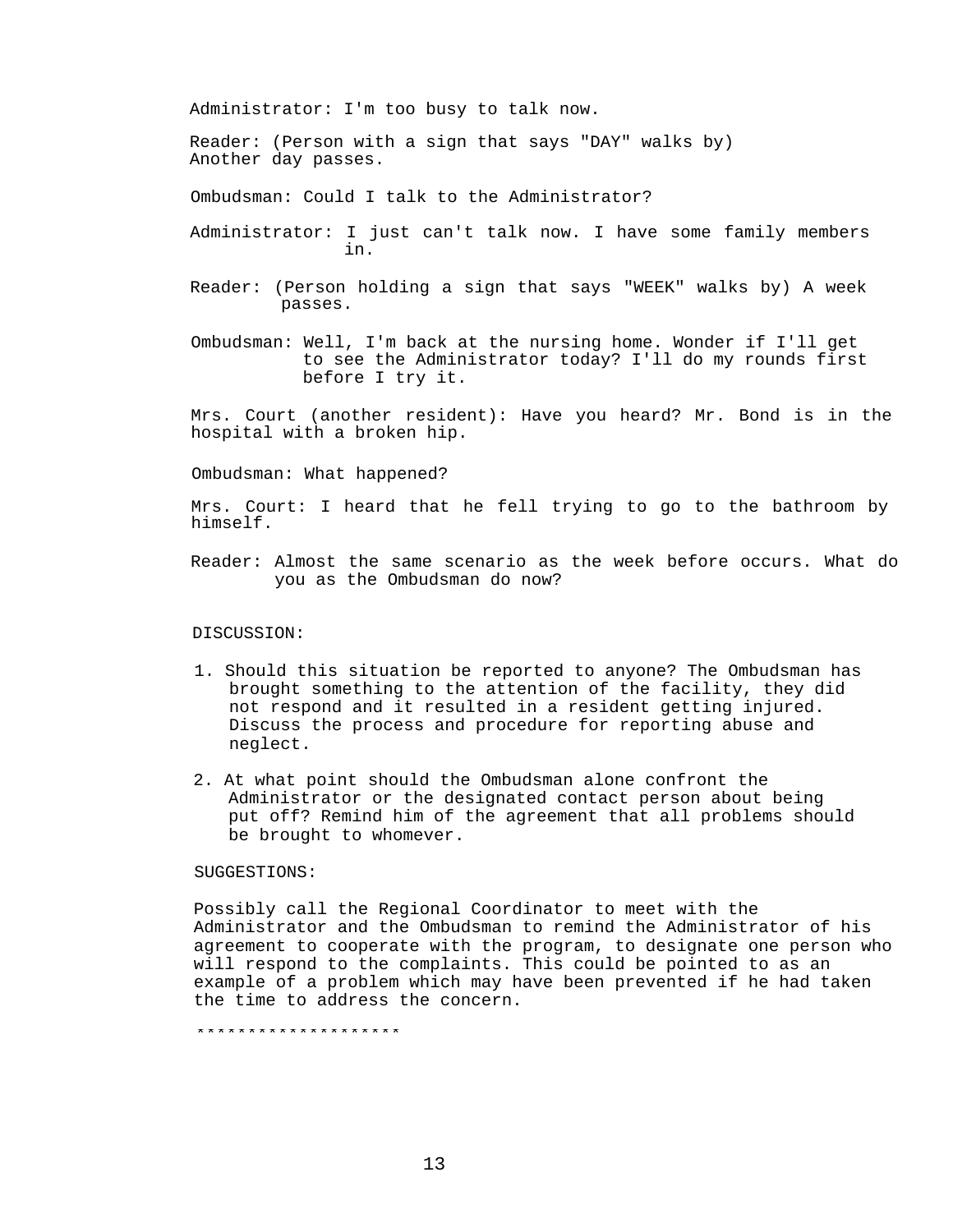## **SKIT #3**

.

Here is another scenario, one that actually happened in a nursing facility.

Ombudsman (to Administrator): Eight of your residents complained the water turned cold while they were in the shower.

- Administrator: We've been working on these for a month. We've had every plumber in the area in and we just haven't found any reason.
- Ombudsman: Is there something about the routine that depletes the water when the showers are being given?
- Administrator: You surely don't expect me to coordinate every activity or department. Dietary has to prepare food and wash dishes, laundry has to be done, housekeeping has to have access to hot water. How do you expect us to make sure the residents have hot water?
- Ombudsman: As an Ombudsman my concern is with the resident's well being. Having a bath on a regular schedule is an important part of making a resident feel comfortable. Several residents have complained, so it is my duty as an Ombudsman to bring this to your attention. If schedules are adjusted so showers are not given when the other departments make major demands on the water supply, that should help. Maybe departments could develop schedules to work around the shower times.
- Administrator: It's easy for an outsider to make suggestions but harder to make those suggestions work in real life.

DISCUSSION:

- 1. And what do you as an Ombudsman do now?
- 2. Is further verification necessary?

CONSIDERATIONS:

The amount of time that has gone by would be important.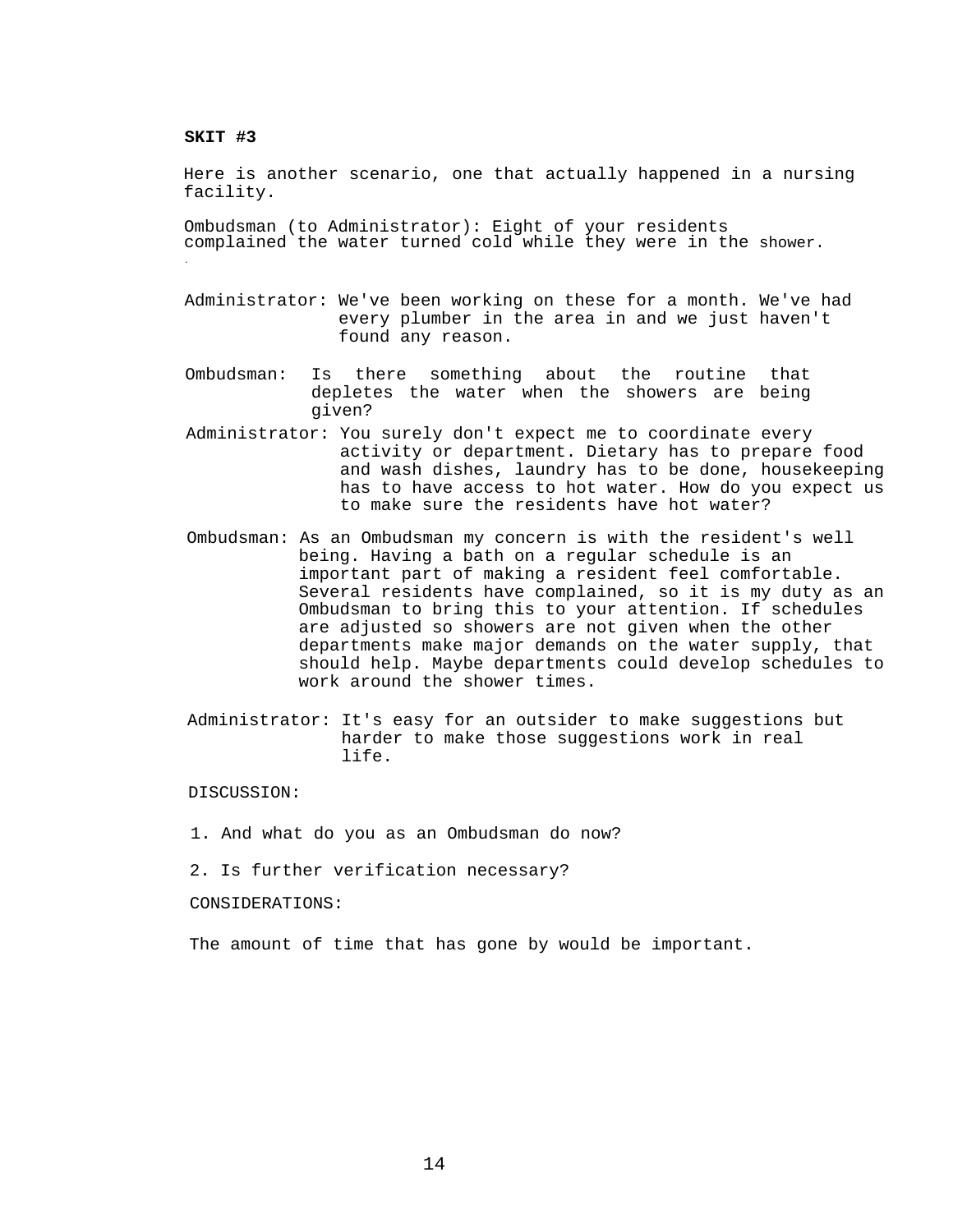#### **GUARDIANS**

OBJECTIVES:

- 1. To transmit factual information to Ombudsmen about guardianship issues.
- 2. To model interaction with residents and their family members.
- 3. To model interaction with staff.
- 4. To stimulate ombudsman to think creatively about alternatives.
- CHARACTERS: Ombudsman Mrs. Reddy, a resident Social Services Designee

Ombudsman: Hello, Mrs. Reddy, how are you today?

Mrs. Reddy: O.K.

- Ombudsman: You are the first person I have found in their room. Where is everyone?
- Mrs. Reddy: They all went to the mall this afternoon.

Ombudsman: Didn't you want to go?

Mrs. Reddy: I wanted to, but my daughter wouldn't let me. Ombudsman: Why didn't your daughter want you to go?

Mrs. Reddy: Oh, she said that there was no reason for me to go because she sees that I have everything I need. She does do that but it would have been good just to get out. I've been here six months now. I've almost forgotten what the outside looks like.

Ombudsman: Is your daughter your guardian?

Mrs. Reddy: I guess so. She pays my bills and buys me things.

Ombudsman: Did you go to court?

Mrs. Reddy: I don't think so, at least, I don't remember any court.

Ombudsman: Even if your daughter is your guardian, you still have the right to make decisions about your own daily activities. You know, If you'd like to find out more about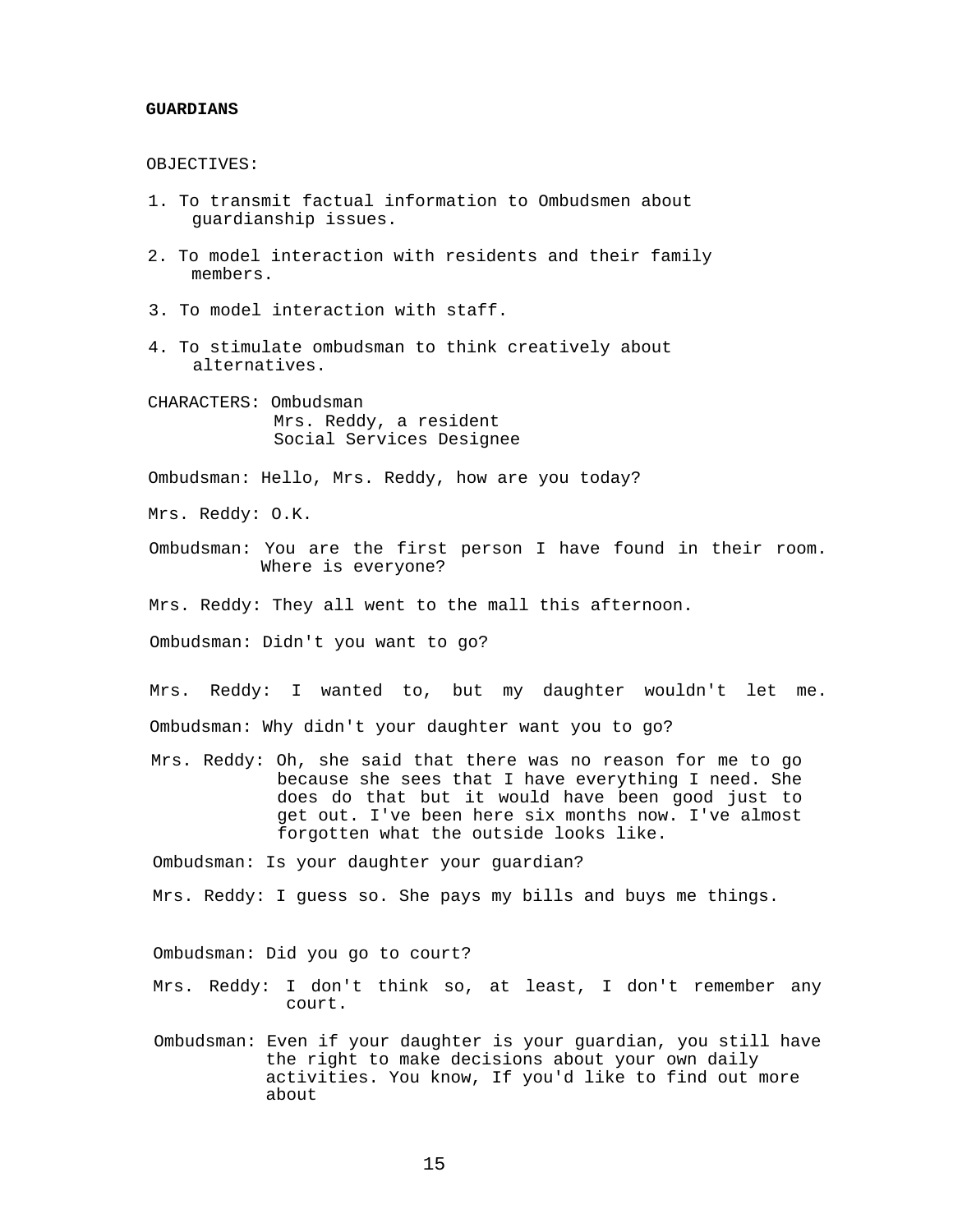your situation, I could ask the social worker to come down and talk to you.

- Mrs. Reddy: Oh I'd like to find out,. but I don't want to cause any trouble. Will you be there too?
- Ombudsman: With your 'permission, I would be happy to stay with you and discuss this with the social worker. You aren't causing any trouble. You need the information and I can tell it is important to you.

Mrs. Reddy: Oh, I wish you would.

Ombudsman: Okay then, I'll go see if the social worker has time to see us right now.

## **SCENE 2**

OMBUDSMAN RETURNS TO RESIDENT'S ROOM WITH SOCIAL WORKER

- Ombudsman: Mrs. Reddy and I were just talking about how she would have like to have gone out to the mall today but wasn't allowed to go.
- Mrs. Reddy: Yes, I really wanted to go, just to get out.
- Social Worker: Well your daughter just doesn't think it is necessary for you to go out, as she does all your shopping for you.
- Ombudsman: I think Mrs. Reddy would enjoy the trip beyond the need to do here shopping. Why don't you share what you told me just a few minutes ago.
- Mrs. Reddy: Well I just said I haven't been out of this place for six weeks and have almost forgotten what the outside looks like. i know my daughter gets me things I need, but I need to start doing for myself and getting out would be something I would really enjoy.
- Ombudsman: One thing I though we needed to clear up is whether or not Mrs. Reddy's daughter is her guardian. .
- Social Worker: No, Mrs. Reddy's daughter is just her responsible party and I believe she does have her power of attorney to handle her finances and a durable power of attorney for health care, but no guardianship.
- Ombudsman: Well in that case, Mrs. Reddy right to make her own decisions like when Can I enlist your help in ensuring in the allowed to do so?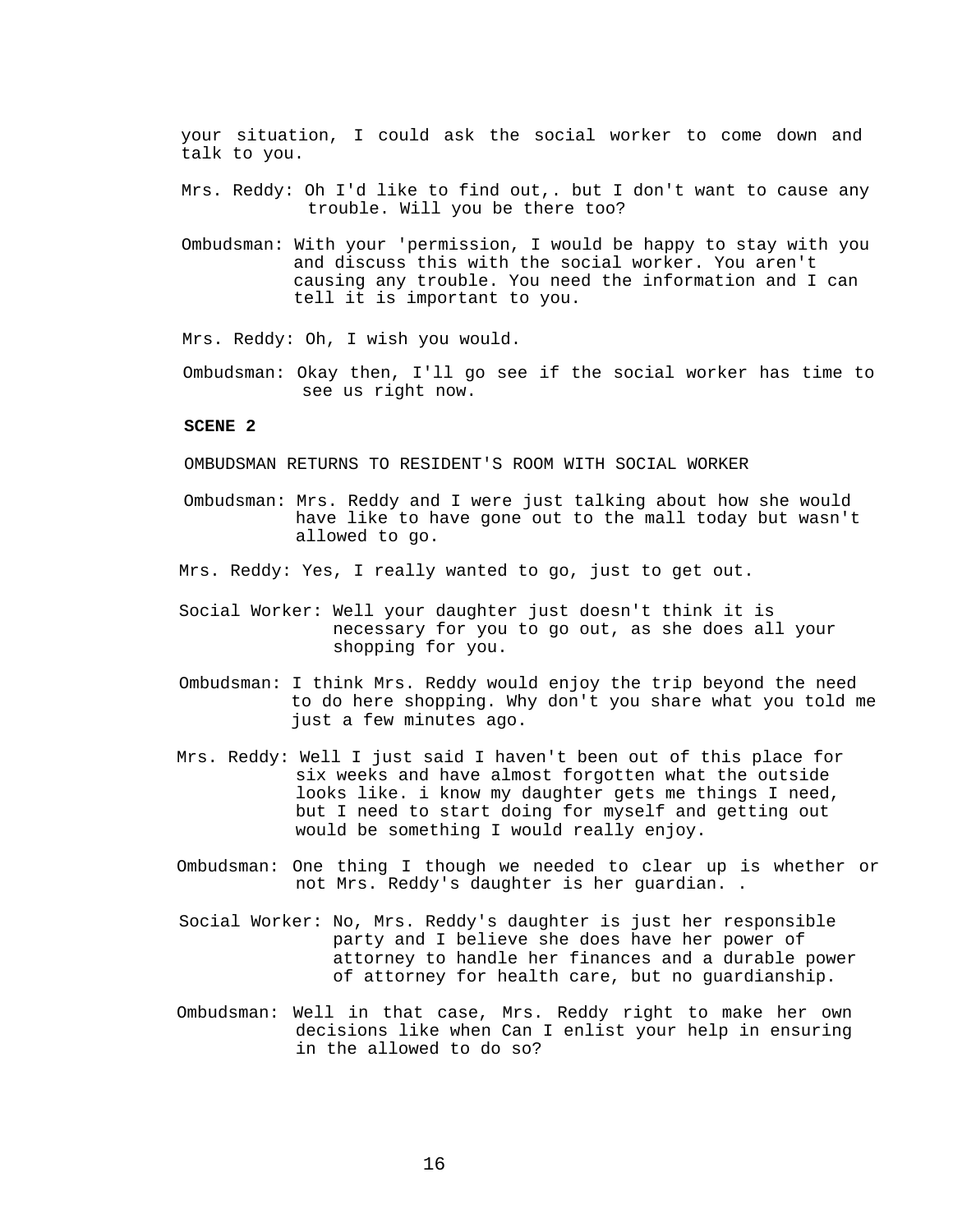# DISCUSSION:

1. Assume the social worker isn't so agreeable with the Ombudsman's request, what further statements can you make to see that Mrs. Reddy is allowed to make decisions for herself?

 $\mathbf{X}^{(i)}$  and  $\mathbf{X}^{(i)}$  are the contribution of

- 2. How would you respond to the social worker claiming the family will really be upset if they don't listen to the daughter?
- 3. What would be your response if the social worker said the daughter had full guardianship on her mother?

#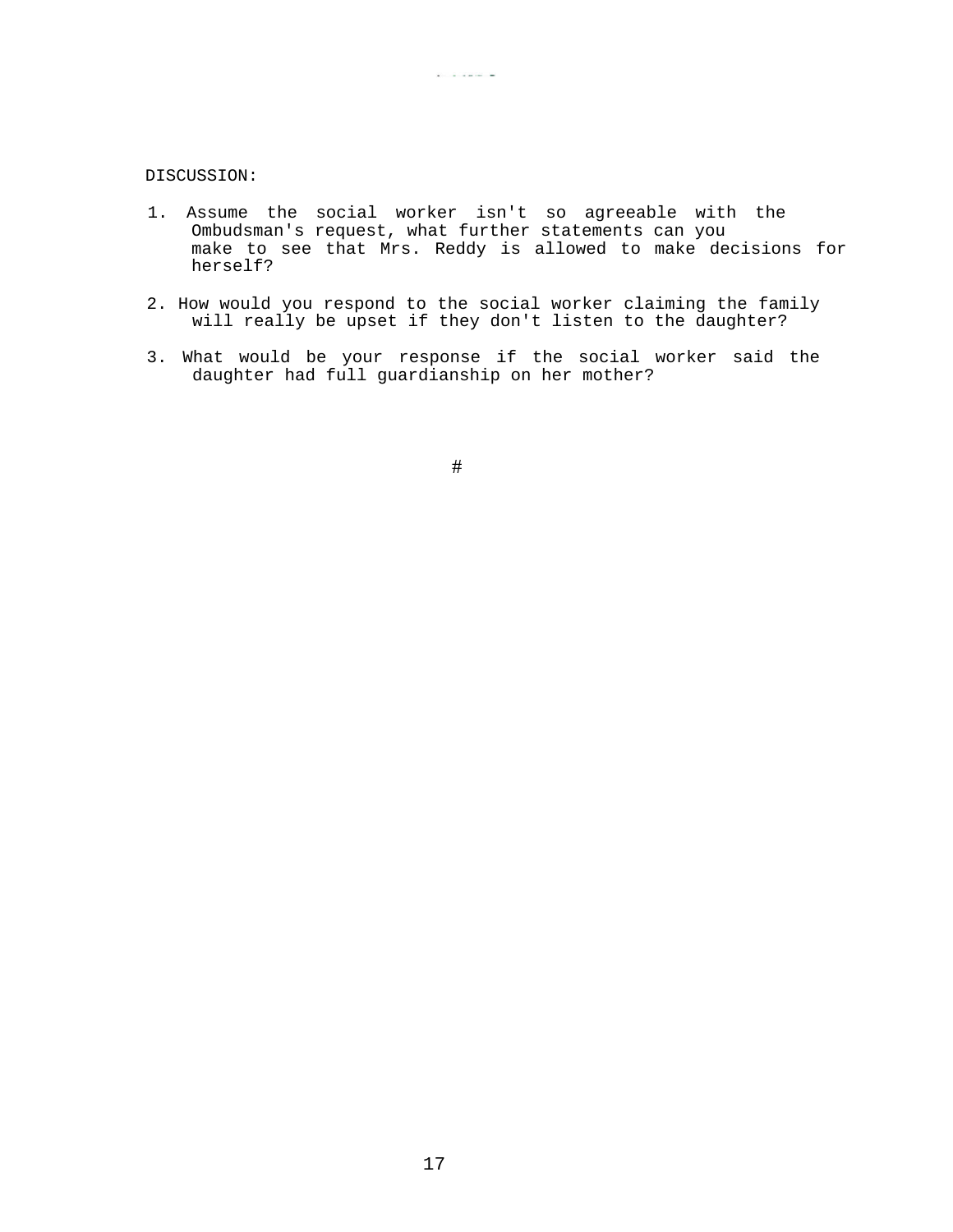## **LOSS AND THEFT**

OBJECTIVES OF THE SESSION:

- 1. To model ways that Ombudsmen can deal with loss and theft *issues.*
- 2. To brainstorm alternative ways to solve these types of complaints.
- 3. Assist the volunteer *in* developing concrete ideas to take back to their own facility for cases dealing with this *issue.*
- 4. To model ways to draw a resident out if he/she *is*  reluctant to complain.

## INTRODUCTION:

In this 2-person skit, a resident shares concerns and problems with her Ombudsman. Presenters will then refer to the Ombudsman volunteer audience for ideas on how they would solve the concerns/problems and throw out ideas that prompt and encourage audience response, as necessary. (Flip chart and big magic marker required.)

| CHARACTERS: | Ombudsman |  |  |                         |  |  |
|-------------|-----------|--|--|-------------------------|--|--|
|             |           |  |  | Mrs. Martin, a resident |  |  |

{Ombudsman knocks on Mrs. Martin's door. Mrs. Martin acknowledges his/her presence and signals him/her into room.}

- Ombudsman: Hi, Mrs. Martin. How have you been doing *since* your return from the hospital?
- Mrs. Martin: Oh, it's good to see you. I'm doing just fine health wise. Just fine. (Say less emphatically) Otherwise...okay I guess.
- Ombudsman: I'm glad to hear your doing well but you don't sound like your old, enthusiastic self. I sense something may be troubling you. Is everything alright?
- Mrs. Martin: (Say slowly) Well I...(Act like distracted) Oh, never *mind.* It's probably just my imagination. They are probably around here somewhere and I'm just not looking in the right places. I don't want to cause any trouble. They really didn't mean all that much to me anyhow, really.
- Ombudsman: What didn't mean very much to you? Is there something you would like to talk about that *is* troubling you?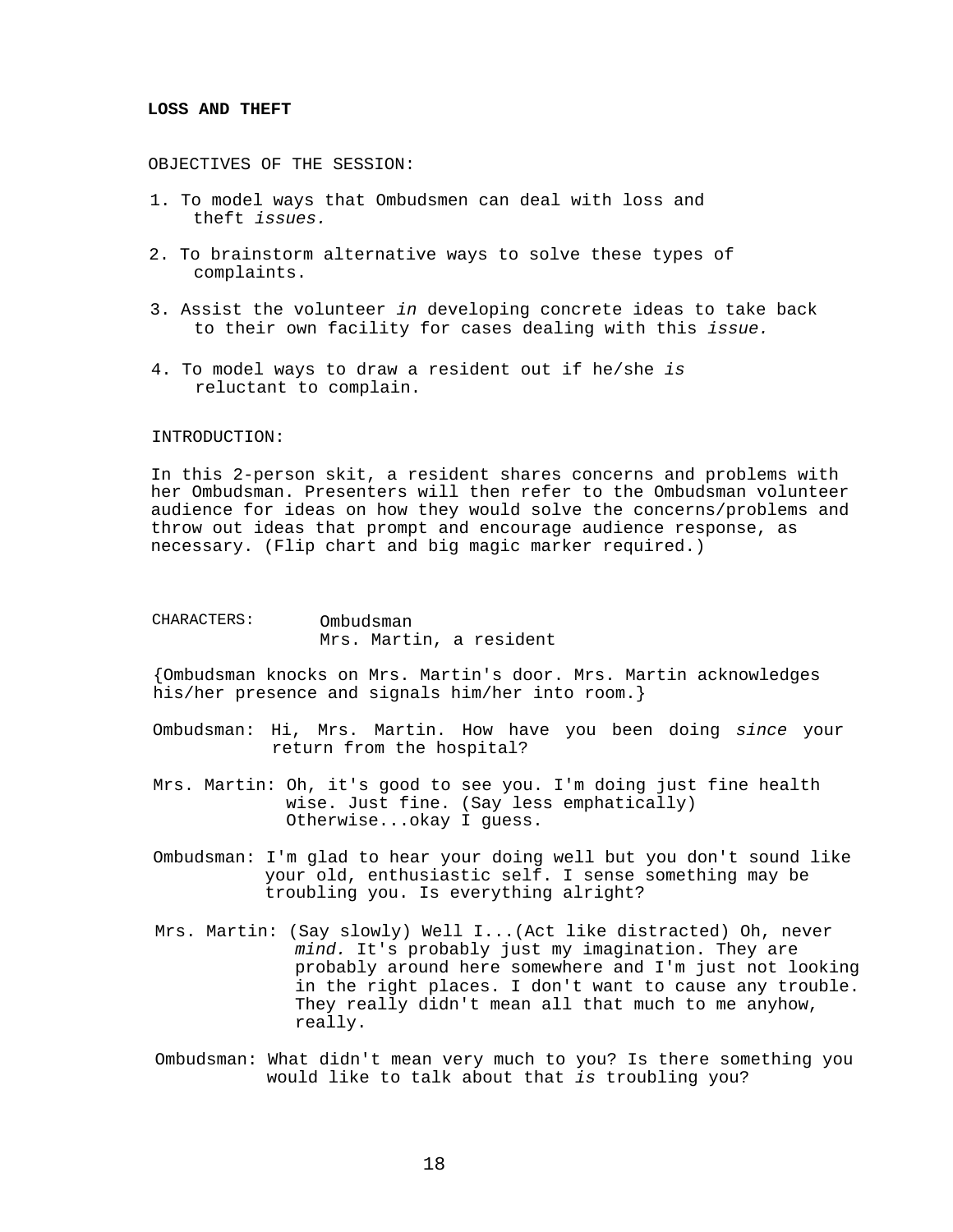- Mrs. Martin: Oh, I don't know what to think. Something (stress the next two words) has been troubling me lately. I thought it was just my imagination but now I'm not so sure. I've been missing things.
- Ombudsman: Do you mind if I sit down to visit with you about this for awhile? Is it all right to take this chair? (Proceeds to sit in the chair close to Mrs. Martin's chair as saying next words.) Please go on.
- Mrs. Martin: I keep a jar of change. Should say "I kept" a jar of change in my bedside drawer there. I used to keep it locked. Sometime, awhile back, I lost the key to the drawer but didn't think too much about it because everything that was supposed to be in there when I opened the drawer wanting something. I've never had any cause to worry about my things until now. I've noticed that much of the change is disappearing. The jar used to contain quarters, nickels, dimes, and pennies. I'd use the coins to get myself a pop from the vending machine down the hall. The number of pennies seems to have increased but the other change has been disappearing. I know that I haven't been using the change as much as I did before I went to the hospital because the doctor said that drinking too much pop would just irritate my stomach more.
- Ombudsman: You mentioned that "they" didn't mean much to you. Were there some other items that you haven't been able to locate or are missing?
- Mrs. Martin: Yes, but I don't mean to go on and on. I don't like to complain. Never have. But my watch has disappeared. I've had it for years and years. It was nothing special. Just an old silver watch. It hadn't been working very accurately lately and, with my vision getting worse and worse, it was getting harder and harder for me to read the time. It sounds kind of silly but I guess I relied on it more than I thought I did now that it's missing. I relied on it to get to activities on time, you know, and to be ready when my daughter came to pick me up for church. They have plenty of clocks around here and I have one on my bedside table, (start getting choked up) but...well...(starts to cry).

Pause while resident gathers herself up. Let her cry some.

- Ombudsman: But it was (say next work emphatically) your watch! It was special and held meaning for you. It's okay to be upset and hurt that your personal items are missing. (Pretend to get a tissue from a box near you and give it to Mrs. Martin.)
- Mrs. Martin: I'm really not a complainer. I don't know why this is all getting to me. I guess I just don't understand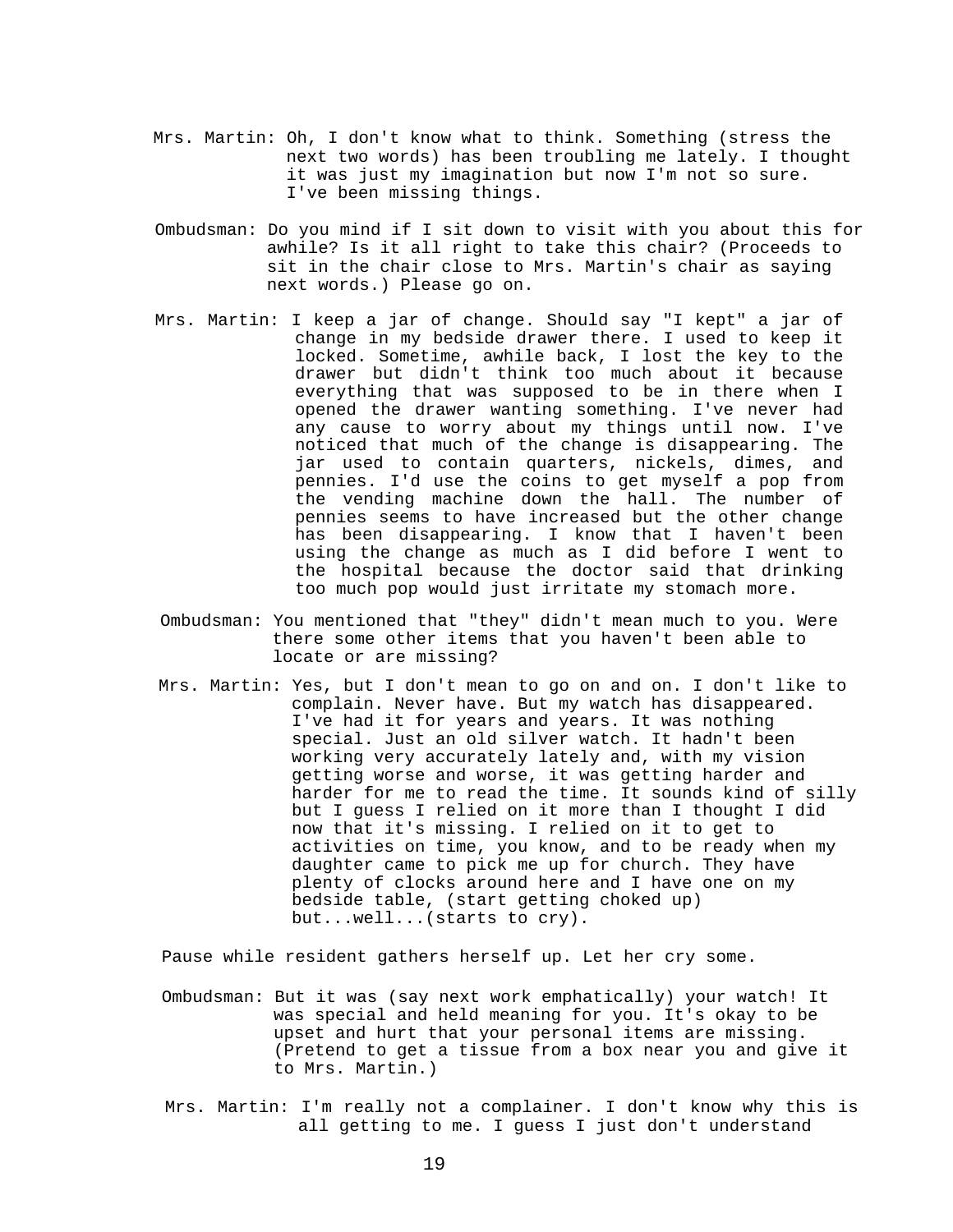why my things are disappearing. I'm making too big a deal about it. I'm really pretty happy about staying here. The food's pretty good, and with what assistance I do need the staff are really helpful.

DISCUSSION:

(Record audience responses on flip chart.)

1. If you were the Ombudsman in this skit, how would you follow through/investigate the residents concerns/problems?

THINGS TO CONSIDER:

- quote residents rights to validate resident's concerns and assure her she is not a burden
- permission from the resident to investigate
- check with other residents to determine if they are missing items
- has the resident talked to staff about the problem, if so what did they tell her?
- 2. Discuss how the ombudsman should go about verifying that the items were actually taken, as opposed to being misplaced, never existed, were taken home by family members when the resident went to the hospital, etc.
- 3. Resident council meeting, or family council meeting? (Special meeting with everyone to brainstorm solutions TOGETHER?)

#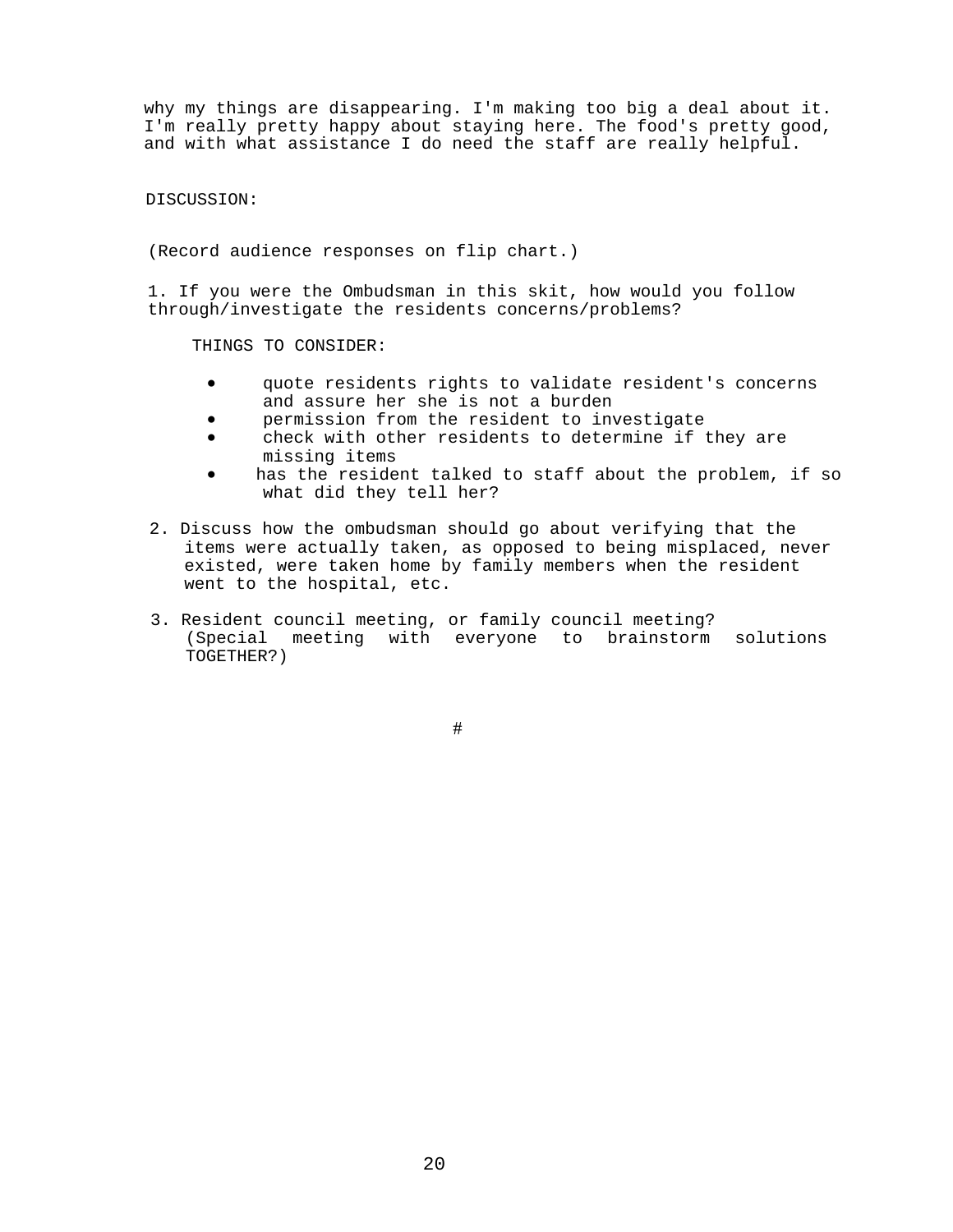#### **PHYSICAL RESTRAINTS**

OBJECTIVES:

- 1. To give factual information about appropriate restraint use.
- 2. To practice interacting with family members.
- 3. To reinforce the resident's right to be free from restraints.
- 4. To practice being open minded to all aspects of the issue.

| CHARACTERS: | Ombudsman |  |  |                             |  |  |  |                                          |
|-------------|-----------|--|--|-----------------------------|--|--|--|------------------------------------------|
|             |           |  |  |                             |  |  |  | Mr. or Mrs. Abbot, adult son or daughter |
|             |           |  |  | of a nursing home resident. |  |  |  |                                          |

Introduction: Mr./Mrs. Abott come to the nursing facility to speak with the Ombudsman. She/He is quite upset because she/he thinks the nursing home is not protecting her/his mother from falls.

Mr./Mrs. A: I'd like to speak with an omnibuzzone or whatever they call 'em.

Ombudsman: You mean an ombudsman?

- Mr./Mrs. A: Yeah! Whatever...I was told by somebody *in* Jefferson City (state capitol) that I need to talk to one. Do you know who that person is?
- Ombudsman: I happen to be that person; My name is , what is your name?
- Mr./Mrs. A: John/Jean Abott. I've had a run in with the nursing home administrator and I can't seem to get her/him to understand that my mother who *is* 92, has fallen several times,...and if she falls again, I swear, I'll sue the socks off this place.
- Ombudsman: Mr./Mrs. Abott, it sure sounds like you're upset. Why don't we go over here where we can sit down and discuss this. Is Dorothea Abott your mother? She is a wonderful person (gets interrupted).
- Mr./Mrs. A: Thank you, and you're right, I am upset! This administrator refuses to give my mother the protection she needs.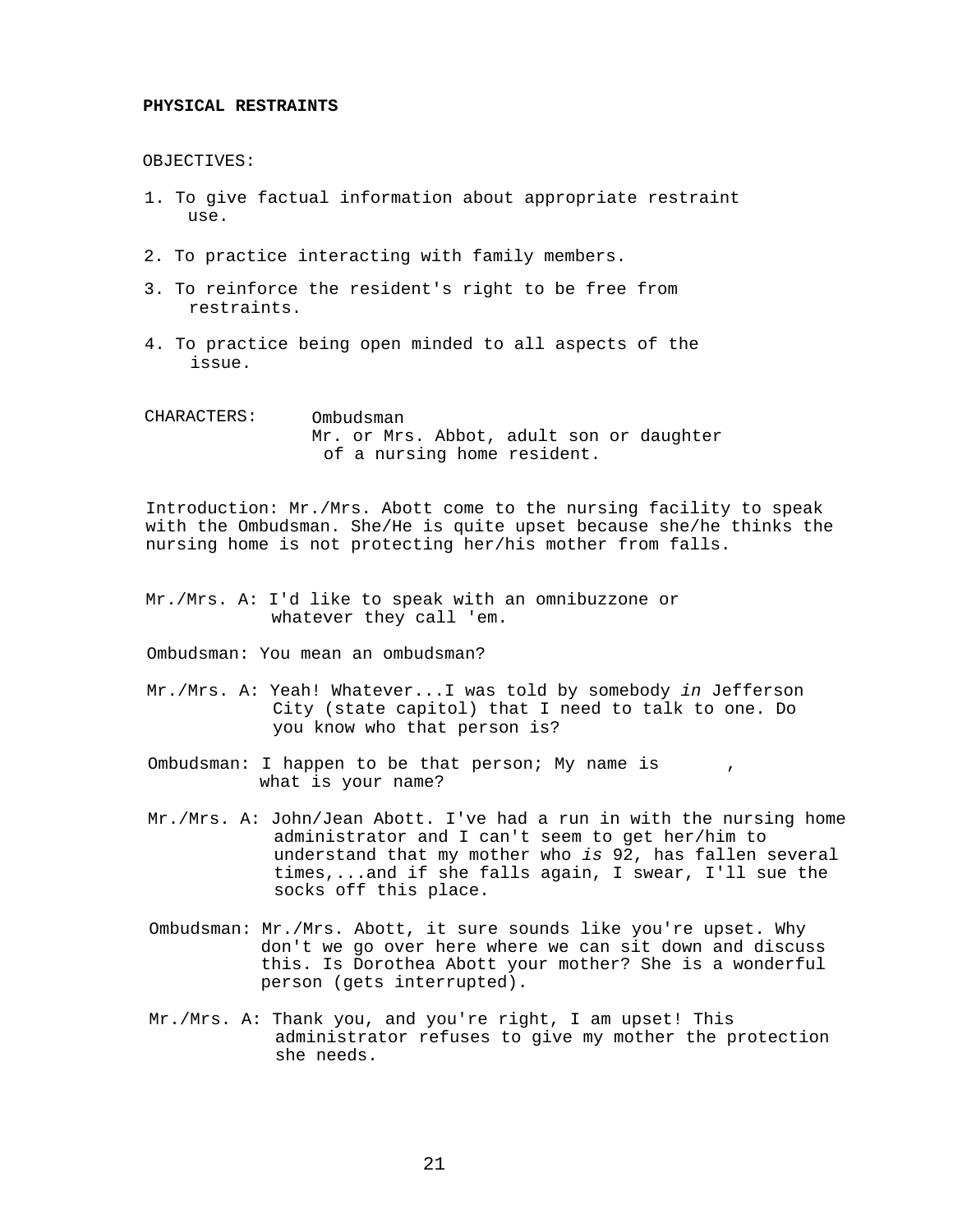Ombudsman: What kind of protection are you talking about?

- Mr./Mrs. A: I'm talking about a belt, a strap or something to keep her from falling out of her chair in the nursing home and bed rails or something to keep her from falling out of bed. One of these days she is going to break something and then this place will have a lawsuit on their hands.
- Ombudsman: What does your mother want? And are you her legal representative or guardian?
- Mr./Mrs. A: No, I'm not her legal guardian. My mother is incompetent and doesn't know what she wants.
- Ombudsman: I can understand the need for your mother to be protected from harm, but some of those mechanical devices called restraints generally are not the answer to one's problem.
- Mr./Mrs. A: The administrator tells me that new regulations don't permit residents to be restrained. Well, we'll see about that.
- Ombudsman: That statement isn't 100% correct. There are times when restraints are allowed. A doctor can order a restraint to keep a person from pulling out an IV tubing which may be necessary to save her/his life. A restraint could also be used to allow a doctor or nurse to examine a delirious person, so an attempt can be made to find the cause of the symptoms.
- Mr./Mrs. A: Tell me, just what do the new regulations say?
- Ombudsman: Well, they're not exactly new; they've been in effect since October of 1990, but it has taken some professionals and the public a long time to understand why they were implemented. A state law went into effect in August 1994 which has escalated the interest in the issue of restraint use.
- Mr./Mrs. A: I don't see anything wrong with protecting our residents; in fact, I think medical professionals have a responsibility to do so.
- Ombudsman: If you are implying that residents are protected by putting them in restraints, then I must disagree with you. Lots of times, restraints are used when another intervention would be better. Many people have died because of restraints, that's why each person needs to be individually assessed. It's really strange that it took so many years for everyone to realize that sometimes restraints are barriers to one's quality of life and care. How would you feel being tied up and unable to get out of a chair or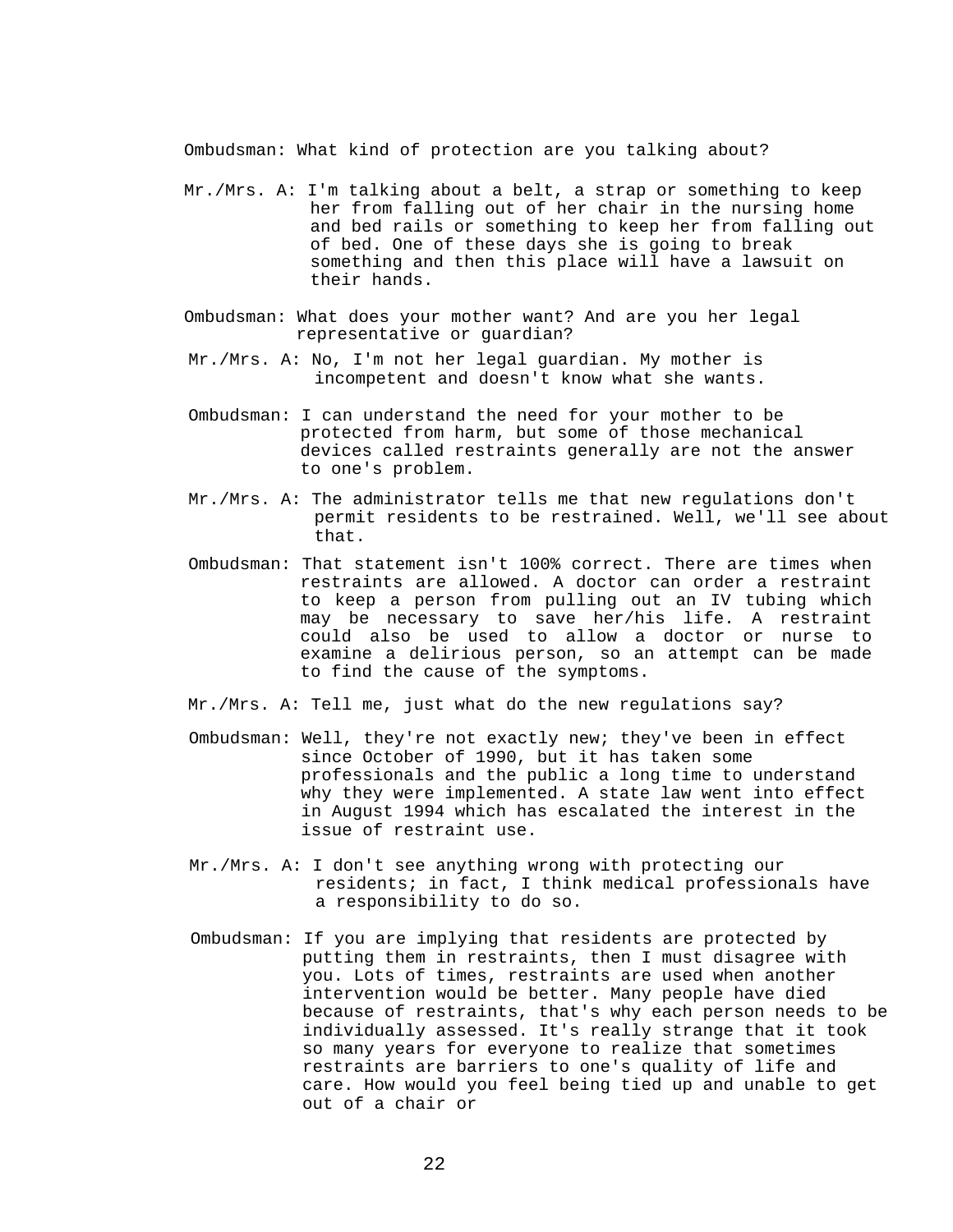bed when you need to go to the bathroom or simply to exercise?

Mr./Mrs. A: Some residents probably don't even know they are restrained.

- Ombudsman: That's true, but restraints can cause constipation, incontinence, decreased bone and muscle strength, contractures, pressure sores and even death by asphyxiation. It would be better to make sure there was an accurate diagnosis before using the restraint.
- Mr./Mrs. A: Well, for the third time, will you tell me what the law says about restraints?
- Ombudsman: Yes, federal law says that a resident has the right to be free from any physical or chemical restraint imposed for purposes of discipline or convenience and not required to treat the residents medical symptoms.

Mr./Mrs. A: Yeah? What does all that mean?

- Ombudsman: It means that restraints may be imposed ONLY for medical reasons. It must be used to treat a medical SYMPTOM, not to punish behavior, or for staff convenience. And it has to still be individualized, someone with the same symptom, for instance shakiness, may not need to be treated *in* the same way.
- Mr./Mrs. A: She's not being punished or a bother. She's being kept safe.
- Ombudsman: The law also means that symptoms like falling, unsteady gait, confusion or aggressive behavior need to be investigated by the staff here. If your mother *is* falling or has poor balance, an assessment needs to be made to determine what *is* causing her to fall. Is it the medication she's on? Is she sitting up too long?
- Mr./Mrs. A: I guess it makes sense, but what if the medical team can't find out what is causing mother to fall?
- Ombudsman: Then they should keep trying to get a complete picture of the problem. Remember, restraints do not remove the risk of falls, the risks may even increase when a restraint is applied. How would you like to be treated if you were in her shoes?
- Mr./Mrs. A: I think I understand better now why restraints should be used only when its appropriate. Protecting mom doesn't mean tying her up and taking away her rights she *is* protected better if the cause of her falls is determined and corrected.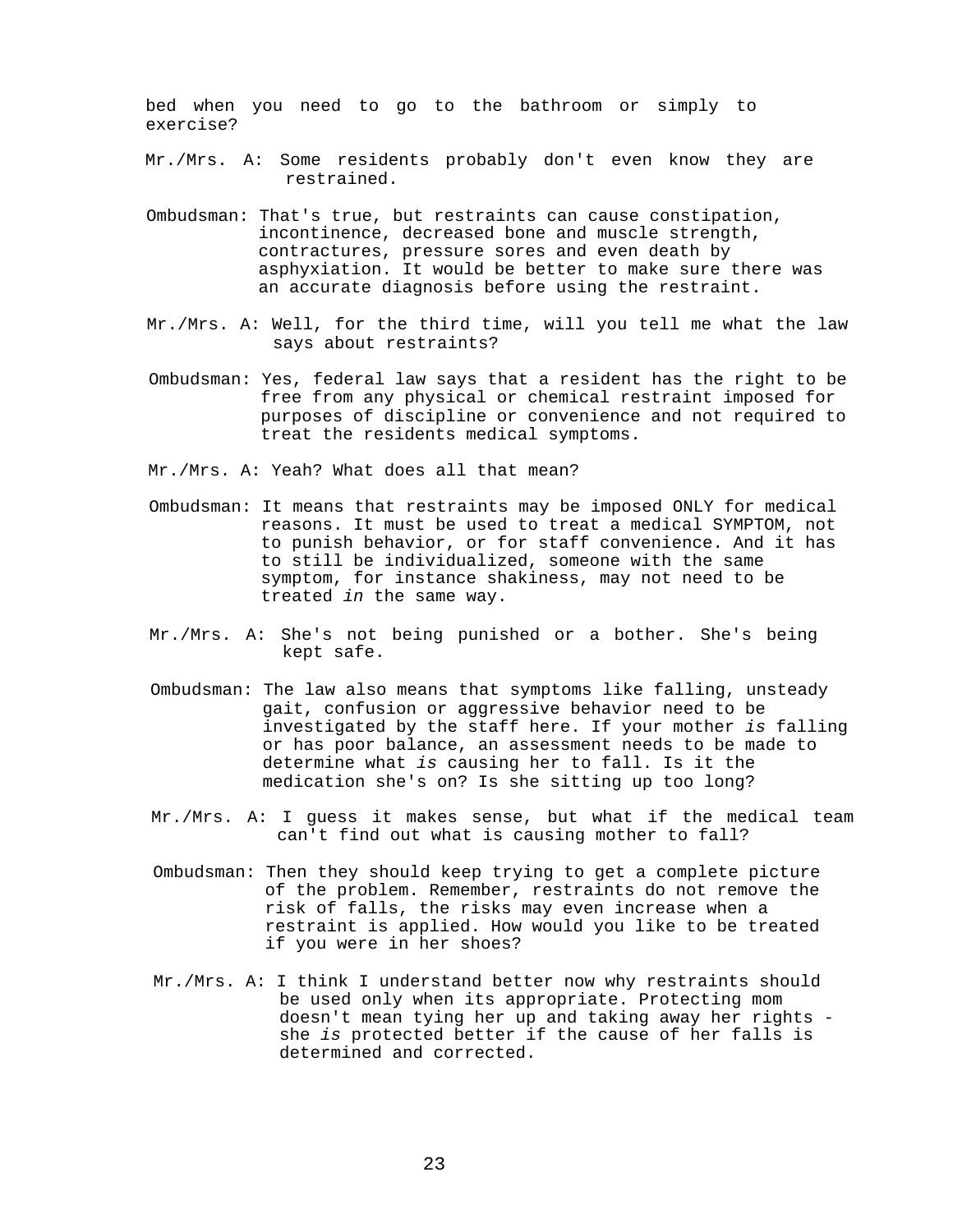Ombudsman: I hope you will make an appointment to meet with the staff and attend your mother's next care planning meeting. It will be helpful for you to hear what the staff is doing to lessen the chances of your mother falling.

# DISCUSSION:

- 1. What else can the ombudsman do or say to try to calm the family member down?
- 2. Are there any appropriate times when restraints should be used?
- 3. What are inappropriate reasons for restraints?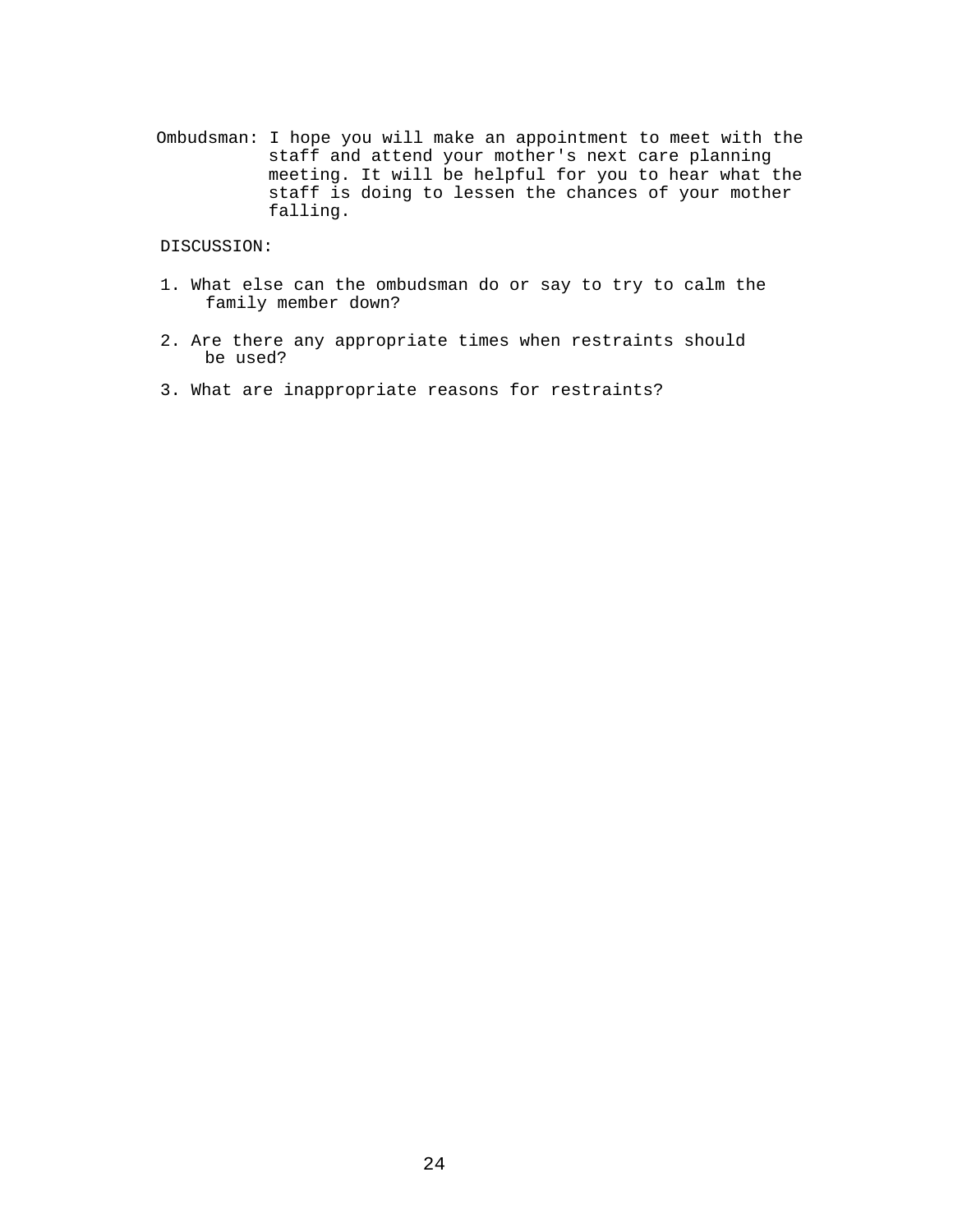## **RESIDENT ASSESSMENT PROTOCOL/CARE PLANS**

#### OBJECTIVES:

- 1. To help volunteers understand assessment and care plan process and how to use it to advocate.
- 2. To model ways to empower a resident to speak up for herself.
- 3. To model ways to empower a resident to solve her own problems.
- 4. To remind Ombudsmen of the resident's right to control her own life.

## ACTIVITIES:

- 1. Fill out 3-5 items on an MDS
- 2. See how it becomes a care plan
- 3. Role play to advocate for resident
- CHARACTERS: Ombudsman, named Jane Norma Jennings, a resident

Ombudsman: Knocks on the door

Norma Jennings: Oh come on in Jane, I'm so glad you're here today. Oh Jane, I hate having to go to the dining room to eat with all those crazy people. They drool, play in their food and I just don't like all the noise. And they're making me go.

Ombudsman: What do you mean they're making you go?

Norma: Well, yesterday, the aide came in and put my feet on the floor and dragged me to the dining room.

Ombudsman: Did you tell the aide why you didn't want to go?

Norma: Yes, I told her but she didn't seem to care what I wanted. She just said I had to go because it was the doctor's order.

Ombudsman: Norma, do you attend your care plan meeting?

Norma: What's that?

Ombudsman: Brief explanation of a care plan meeting.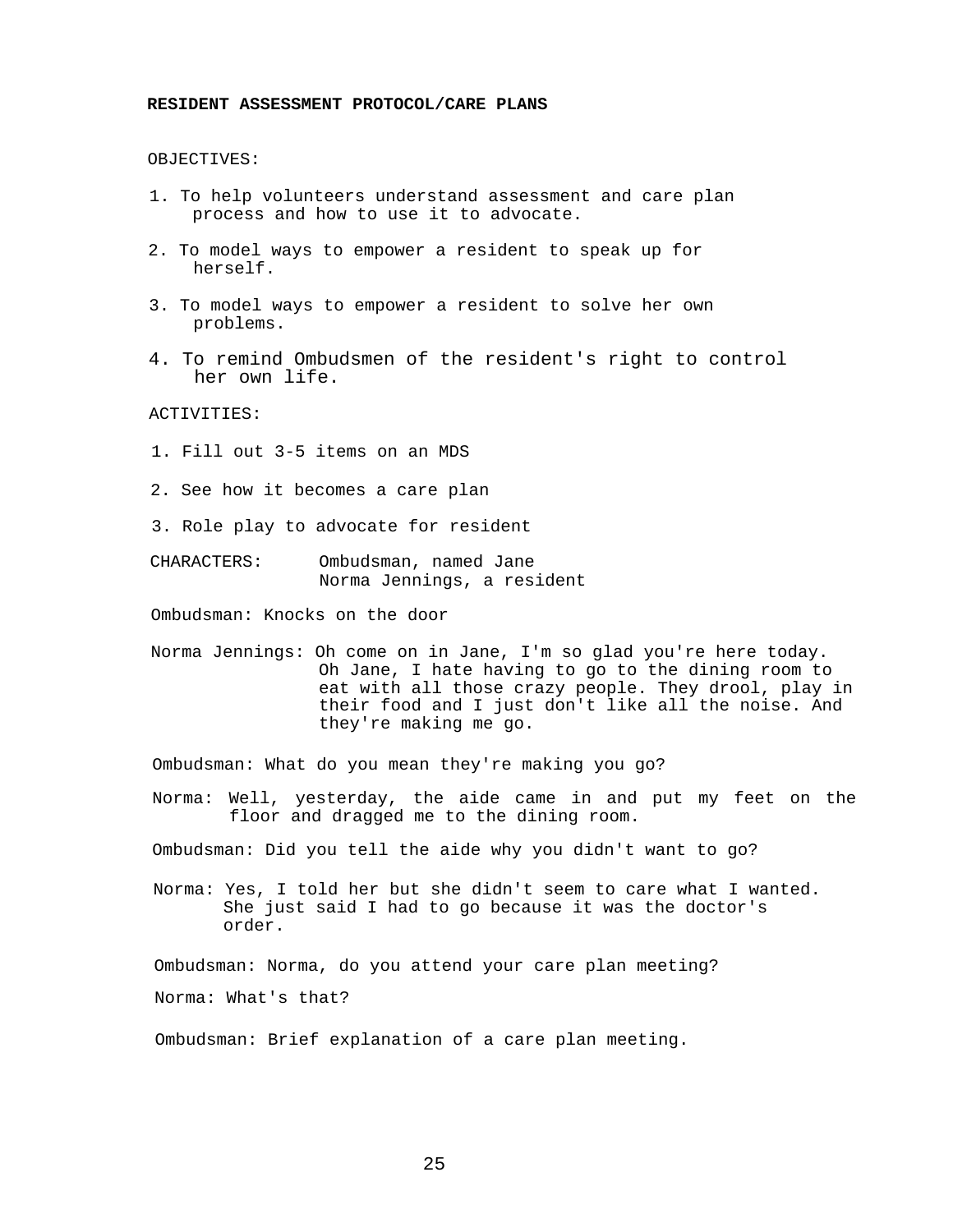- Norma: No, I have never been to those. It probably wouldn't do any good. They have to do what the doctor says.
- Ombudsman: You have rights here in the nursing home, Norma, and one of those rights is to participate in your own care. Would you like for me to talk to Nurse Jones, the DON, and see if we can set a care plan meeting date? You would be able to share your concerns and everyone would be able to talk about the problem.
- Norma: I would like to do that, but I couldn't do it alone. Would you come to the meeting with me?

CARE PLANNING MEETING

Discussion: Ask for suggestions that might work out as compromises in this situation.

# SUGGESTED OUTCOME:

Negotiate to remain in the room for meals but to walk to the dining room or equivalent distance in the facility three times a day before or after meals.

#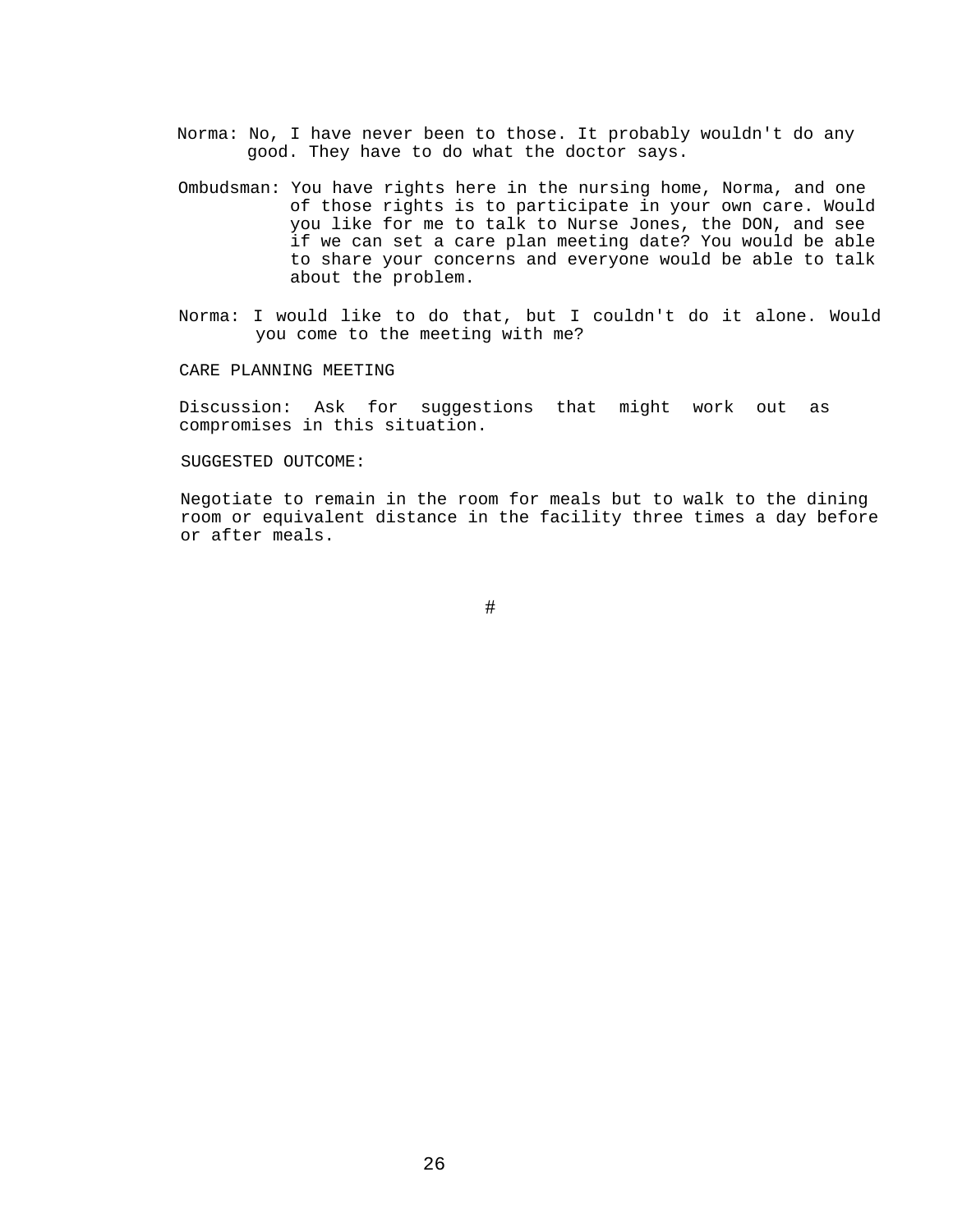# **RESIDENT CHOICE/RESIDENT'S RIGHT TO PARTICIPATE IN ACTIVITIES**

OBJECTIVES:

- 1. To model ways to empower the resident to solve his own problems.
- 2. To suggest ways of helping the resident speak for himself.
- 3. To remind Ombudsmen of the resident's right to choose activities
- 4. To help volunteers understand the care plan process and how to use it to advocate.

CHARACTERS: Ombudsman Mr. Hay, a resident

Ombudsman: Knock on door: Good morning, how are you this morning?

- Mr. Hay: (in bib overalls, able to walk, former limited interests): I'm bored.
- Ombudsman: I see they are having bingo today.
- Mr. Hay: I hate bingo!!
- Ombudsman: What kind of things did you enjoy before you carne here?
- Mr. Hay: Well, I didn't do much, I worked hard on my farm.
- Ombudsman: Well, you know you have the right as a resident to have activities that are interesting to you. Have you spoken to the activities director about things you like to do?
- Mr. Hay: No, it wouldn't do any good, he always wants me to come to the dining room for the things going on there. I just have never been much of a socializer.
- Ombudsman: Has the activities director talked to you about things you could do just by yourself here in your room to keep your mind active and occupied?

Mr. Hay: No, he's too busy doing all that other stuff.

Ombudsman: Have you ever heard about your care planning meeting? Did they ask you what kinds of things you wanted to do when you went to that meeting?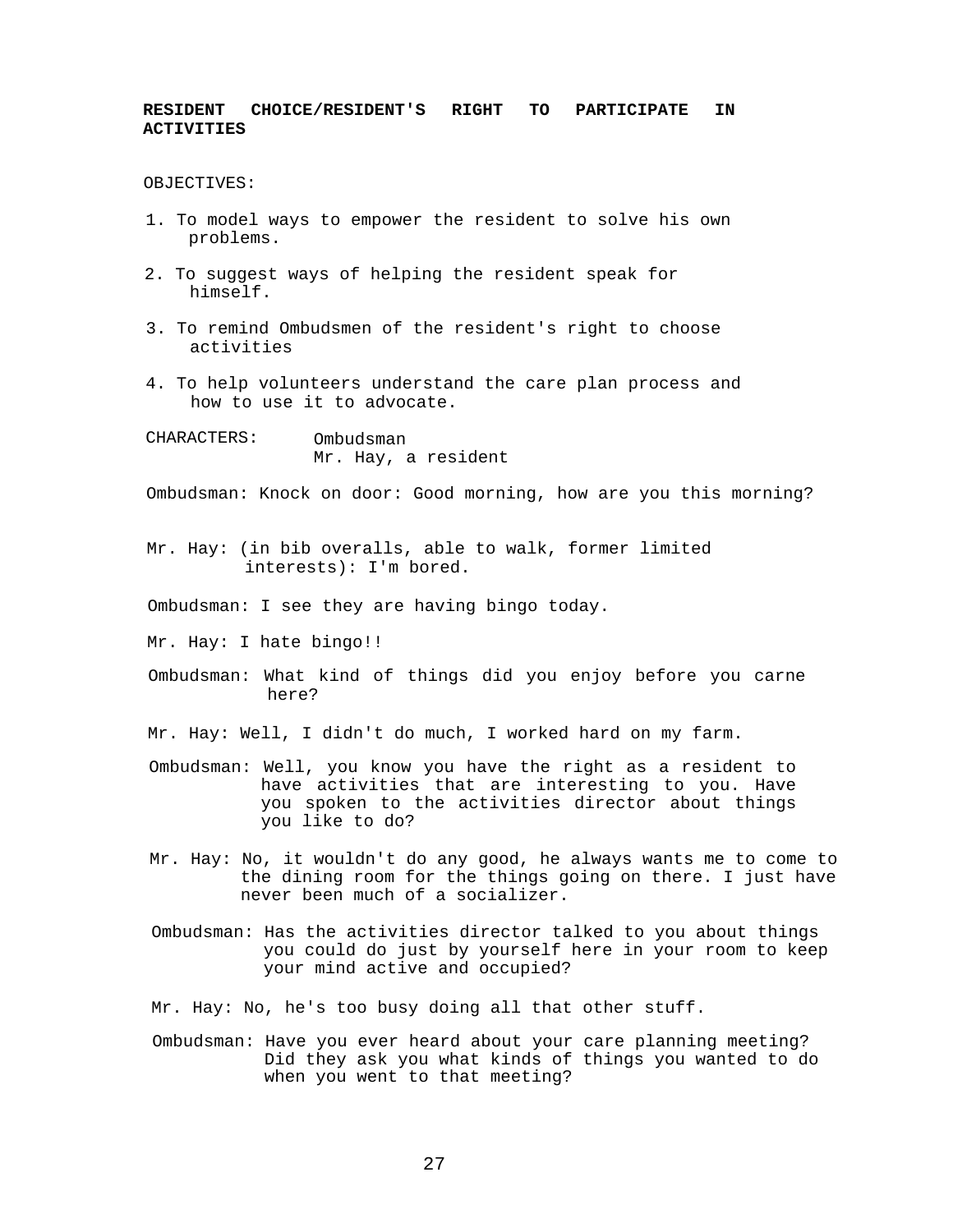Mr. Hay: I didn't know there was any meeting.

- Ombudsman: Well, you know, at least once every three months, more often if needed, there is a meeting with you and any family members you have and the staff to discuss your care, what you want and need. It's a time for you to express your opinions about what you like and want.
- Mr. Hay: Oh, they did tell me something about a meeting, I didn't see any reason to go.
- Ombudsman: Well, that's the time you should talk to them about needing more to do just on your own.
- Ombudsman: Would you be willing to talk to the activities director if I could get him to come down to your room to talk to you?
- Mr. Hay: Well, yes. Send him on down.
- Ombudsman: So it's all right with you if I tell him that I spoke to you and that you want to see him.
- Mr. Hay: Yes, that would be fine.
- Ombudsman: Do you want to practice asking for what you want? I could help you make a list. of things to talk to the activities director.

#### DISCUSSION:

What kinds of suggestions might you make to Mr. Hay if you were helping him construct his list for the activities director?

(Suggestions: Yard care, plant care, something that uses his skills and talents and makes him feel important. Gardening projects.)

## CONSIDERATIONS:

Have to do an assessment to determine what Mr. Hay really wants to do and would enjoy. If he really is a loner, any attempt to get him to socialize may not be in his best interests. If it is determined that he is lonely and just needs the right friend maybe finding a friendly visitor with similar interest or matching him up with other loners would work.

#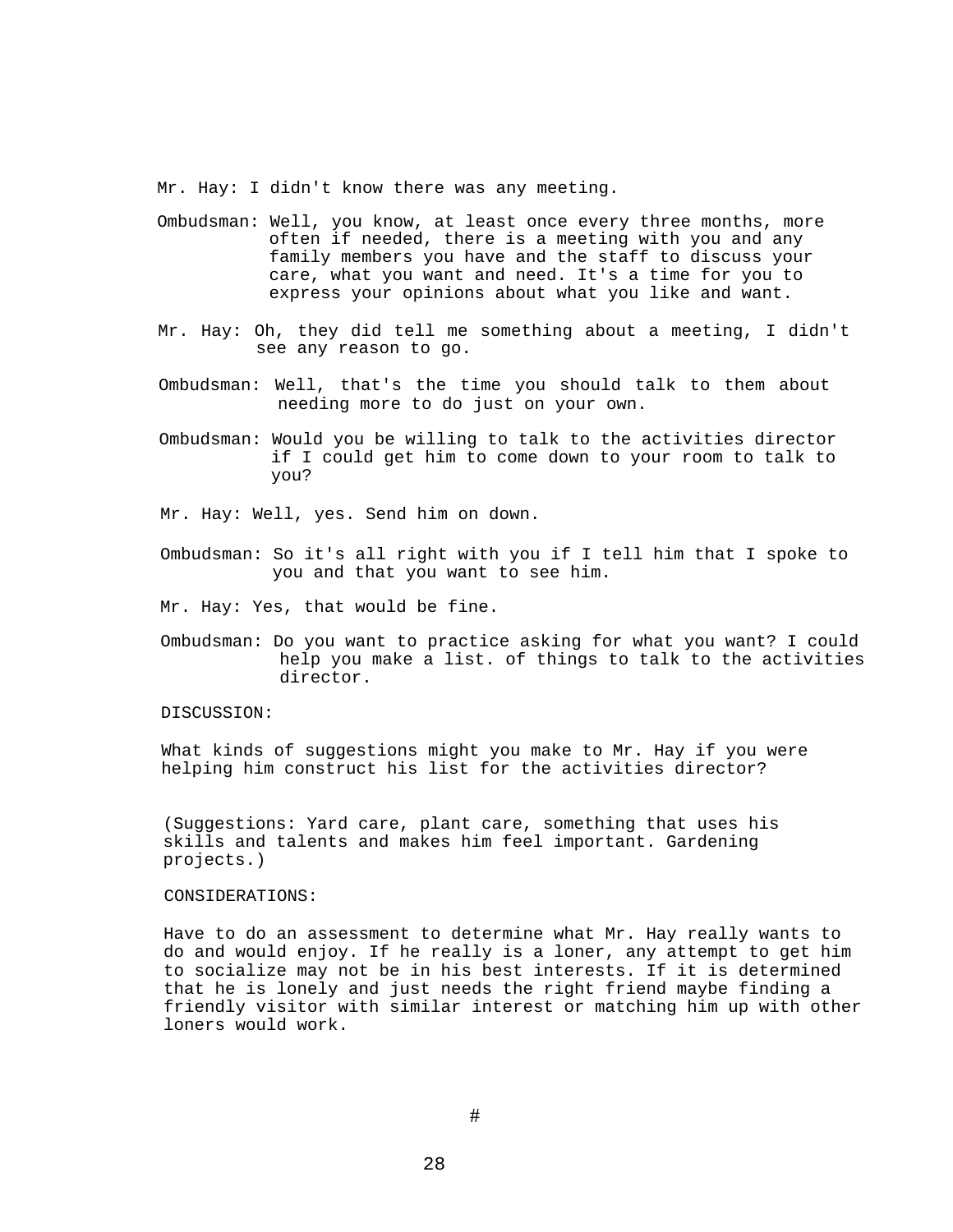#### **ROOMMATE CONFLICT**

OBJECTIVES OF THE SESSION:

- 1. To model ways Ombudsmen can empower residents to solve their own problems.
- 2. To model negotiation skills in helping roommates work out their conflicts.
- 3. To brainstorm creative alternatives to suggest to resolve roommate conflicts.
- 4. To model ways to communicate with staff.

NOTE: The video "Basic Complaint Handling Skills for Ombudsman" distributed by the National Center for State Long Term Care Ombudsman Resources can be used for this topic. Situation 5 depicts a typical roommate conflict.

SUGGESTED OTHER SKITS:

CHARACTERS: Ombudsman Pearl, a resident Bertha, a resident (Pearl and Bertha are roommates) Mrs. Owner, the administrator Narrator

Narrator: Two residents are having an argument about their favorite TV program, Wheel of Fortune. Bertha is hard of hearing and wants volume of TV high so she can hear the show. Pearl feels she is being blasted out of the room.

The scene opens and both residents are having a remote battle as the volume of the TV rises and falls. There is a continuous stream of insults coming from both women.

A staff person charges into the room. "Ladies! Ladies! lets resolve this like adults!"

The women never take notice of aide but continue with insults. A buzzer begins to sound insistently in another room. A crashing sound echoes down the hall, aide dashes off to deal with another crisis.

A housekeeper assistant comes in and leaves something -never taking notice. Leaves the room. Another staff person comes in to begin to open her mouth raises her hand to intervene, then over the intercom we hear -Margaret Line 2, Margaret Line 2. She freezes mid stride, pauses, turns and leaves the room.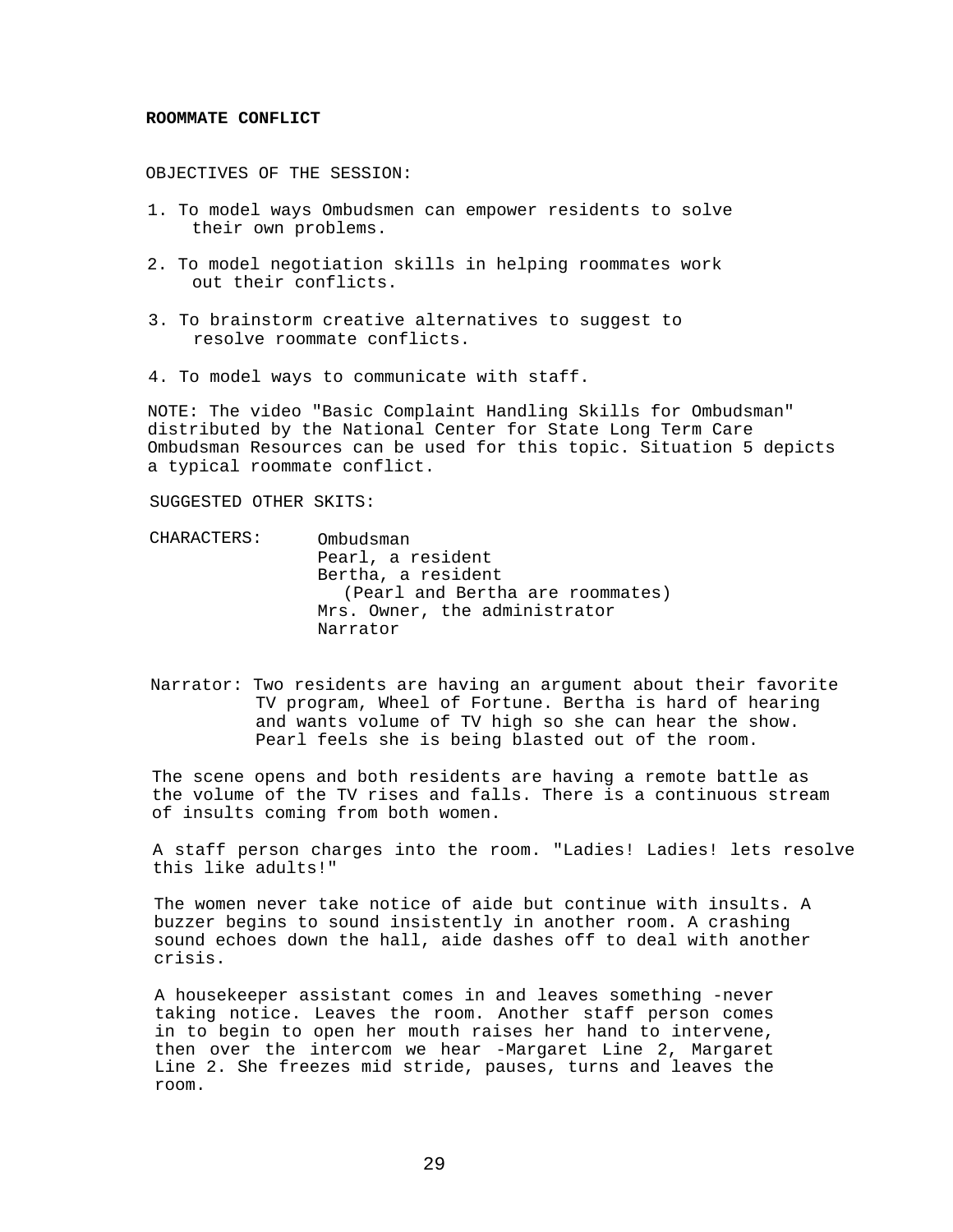Ombudsman comes in introduces herself and asked if she can be of some assistance.

Ladies simultaneously bellow their problems. "She plays the TV too loud." "I can't hear the TV!"

The Ombudsman begins to isolate the problem as one is hard of hearing, the other's ears hurt from the blare. It is also determined that both women want a new roommate. Both women refuse to leave however, and fully expect the other to pack her bags.

Ombudsman: Pearl, what would you see as a solution to the problem

Pearl: Make... (she says pointing) Get her out of my room.

Bertha: (Turning red and shaking - Blurts out): I was here first!

Pearl: Two hours....First!

Ombudsman: So you were admitted the same day?

Pearl & Bertha: Yes! (Glaring at one another).

Ombudsman: Would either of you be willing to move to another room in order to have a different roommate?

Pearl & Bertha: NO! Mumble, mumble, mumble...

Ombudsman: May I talk to the Administrator about this problem?

Pearl: Yes, you may.

Ombudsman: Bertha? (Moves a little closer) Bertha, may I talk to the Administrator?

Bertha: He knows! But nothing has been done yet.

Ombudsman: I will follow-up with the Administrator, maybe we can all meet together.

# DISCUSSION:

1. What are some of the ways these two women might compromise?

(Expected response of audience is to arrange for two TV's one with jack for hard of hearing woman).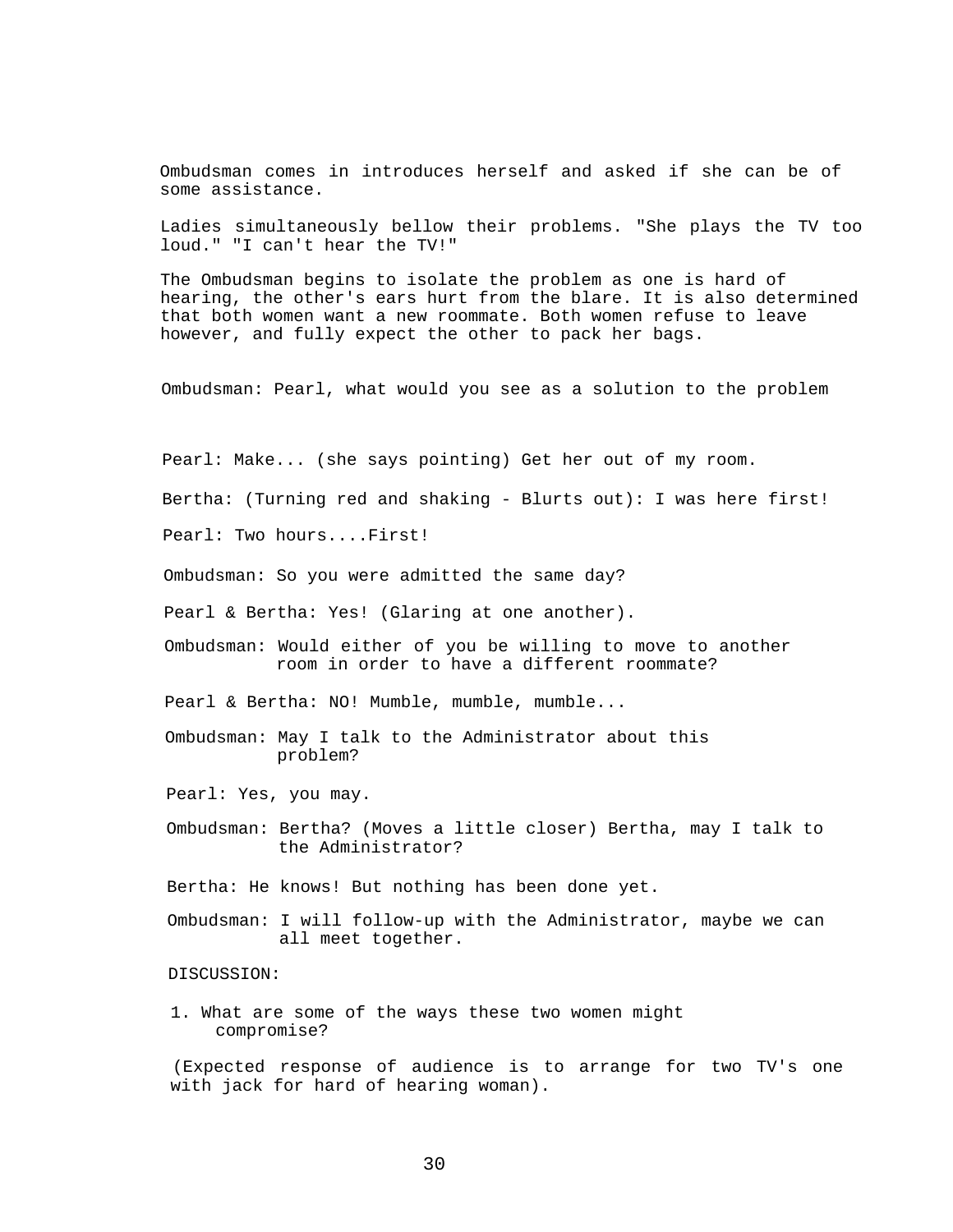#### **NEXT SCENE:**

- Ombudsman: Mrs. Owner, I understand that you are aware of the conflict between Bertha and Pearl.
- Administrator: Yes, I am aware, we do not have a room available at this point to arrange for separate rooms and neither woman wants to leave their room. Pearl thinks Bertha should leave and Bertha thinks Pearl should leave. We will separate them as soon as possible.
- Ombudsman: Is there anything else you feel might work to resolve the problem?

Administrator: We have thought about a jack for earphones.

#### **SKIT #***2:*

## PROBLEM: SLEEPING HABITS

Resident A points out her roommate *is* asleep and sleeps all day. The radio *is* on while Resident B *is* sleeping. Resident A says she sleeps all day and then *lies* awake and listens to radio all night, keeping roommates awake an aid comes *in* at 10:00 and turns off radio Resident B gets up and turns radio on again.

## ISSUES TO BE CONSIDERED:

- 1. Split up
- 2. Resident Rights
- 3. Get a pair of ear phones.
- 4. Doctor check if she is depressed causing her to retreat from world during day.
- 5. Is there an underlying conflict and doing this for meanness.

## **SKIT #3**

This situation actually happened in a facility, as reported by the Ombudsman.

There were two men in the same room, neither able to get out of bed. The one in the bed next to the window wanted to keep the blinds closed because light bothered him. The other wanted the blinds open to enjoy the sunlight.

The argument actually arose between the men's wives.

The solution proposed by the nursing home was to switch beds. However, Wife #1 refused to let him leave the window. Wife #2 insisted the room be light.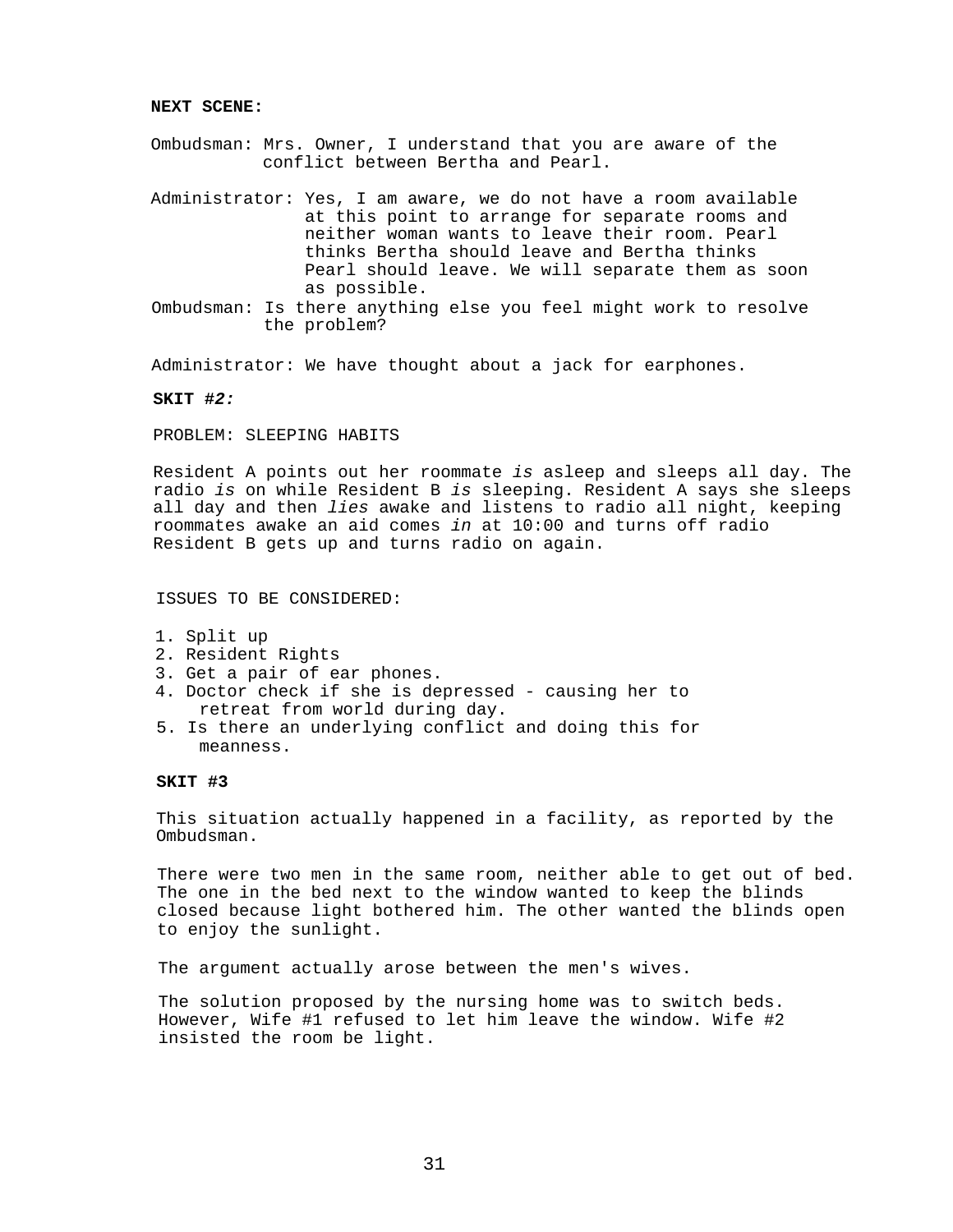The Social Service's Director called in the Ombudsman for mediation between wives. No one gave in - neither would switch beds - change rooms. Finally, the wives were asked to look at it from the bedfast mens' point of view. This brought on tears from the wives and their concern about their husband's condition began to surface. The Ombudsman suggested that they help each other. Once they finally agreed to help each other, the situation was resolved.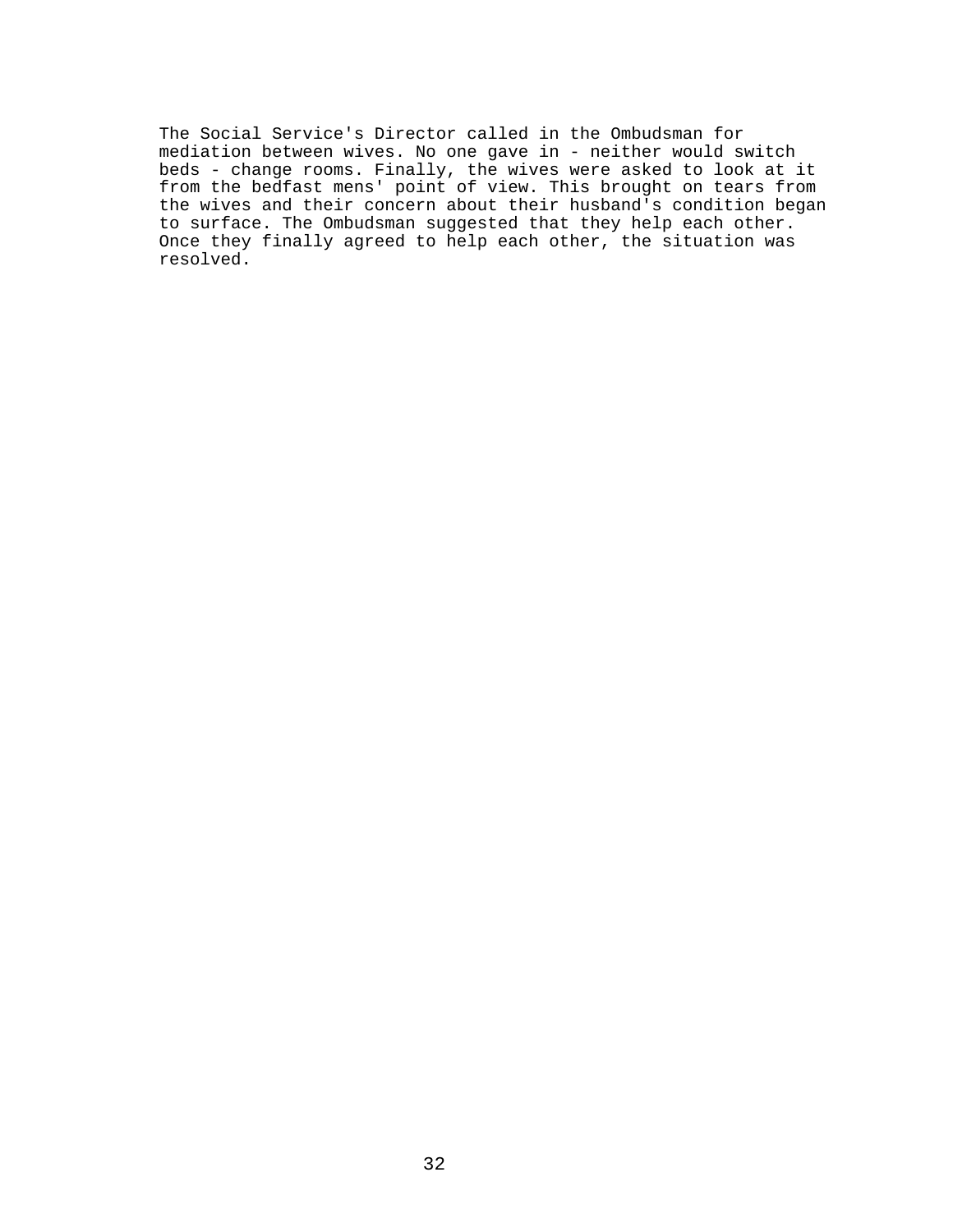#### **TRANSFER/DISCHARGE ISSUES**

## OBJECTIVES:

- 1. To transmit factual information to ombudsman about transfer and discharge issues.
- 2. To stimulate ombudsman to think creatively about alternatives to discharging or transferring a resident.

CHARACTERS: Ombudsman Mrs. Trans, a resident

- Ombudsman: How are you today? You look a bit worried, what's the matter? There's a musical program going on in the dining room, I thought you would be there.
- Mrs. Trans: I don't know if what I'm thinking is true or not, but I get the feeling they think I'm a trouble maker here. Is there any way they could just kick me out of here?
- Ombudsman: No they couldn't just kick you out for no reason. There are only certain reasons that you can be discharged. And before you would ever be discharged, they have to give you 30 days notice. Let me explain in more detail what I'm talking about.

(Ombudsman gives technical information:)

1. Admission agreement: the fact your were admitted means they agreed to meet whatever needs you have. This is a skilled facility, so anything that comes up with your medical condition should be handled.

Also, if you should ever have to go to the hospital, you have the right to come back to the facility. Do you know what your admission contract says about how many days they will hold your bed? That is something we need to find out. If you are a Medicaid resident, in a Medicaid bed, Medicaid will pay to hold your bed for you for X days. After that, you or your family can pay to hold the bed at the Medicaid rate. You could use your personal needs fund to pay for this bed hold. If you are private pay, depending on the admissions agreement, you or your family has to pay.

The only other reasons that you could be discharged is if you haven't paid your bill and

Mrs. Trans: That's no problem

Ombudsman: ...Another reason is if you are dangerous to other residents or staff, since everyone has the right to be safe and free from abuse. And, you can be discharged if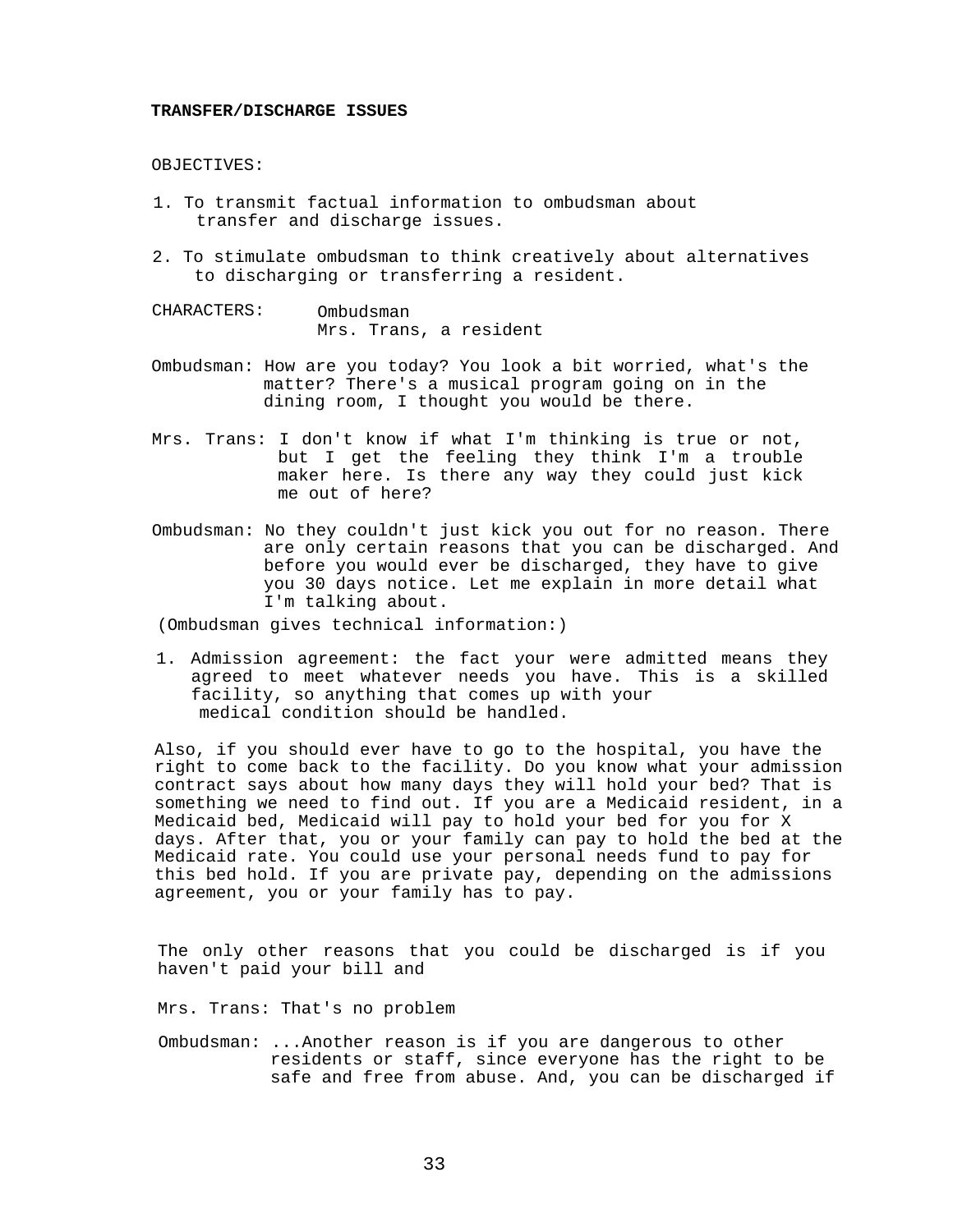you have improved and no longer need skilled care, or if your condition changes and the facility can no longer meet your needs.

- Mrs. Trans: My daughter is always complaining to the administrator and she and one of the nurses always get into it when they see each other. That's what scares me, I don't want to cause any trouble.
- Ombudsman: Well, you can't be discharged just for that. The nursing home has to give you a good reason and if you disagree with the reason, you have the right to appeal the discharge. I can help you with that if you ever need it. I would like to make sure we had a care planning conference before that ever happened.

Mrs. Trans: What's a care planning conference?

Ombudsman: That's where you, the staff and any family members you want to have there, get together to talk about your care. If your daughter is so unhappy, maybe you and she should ask for a care planning conference to work some of these things out.

#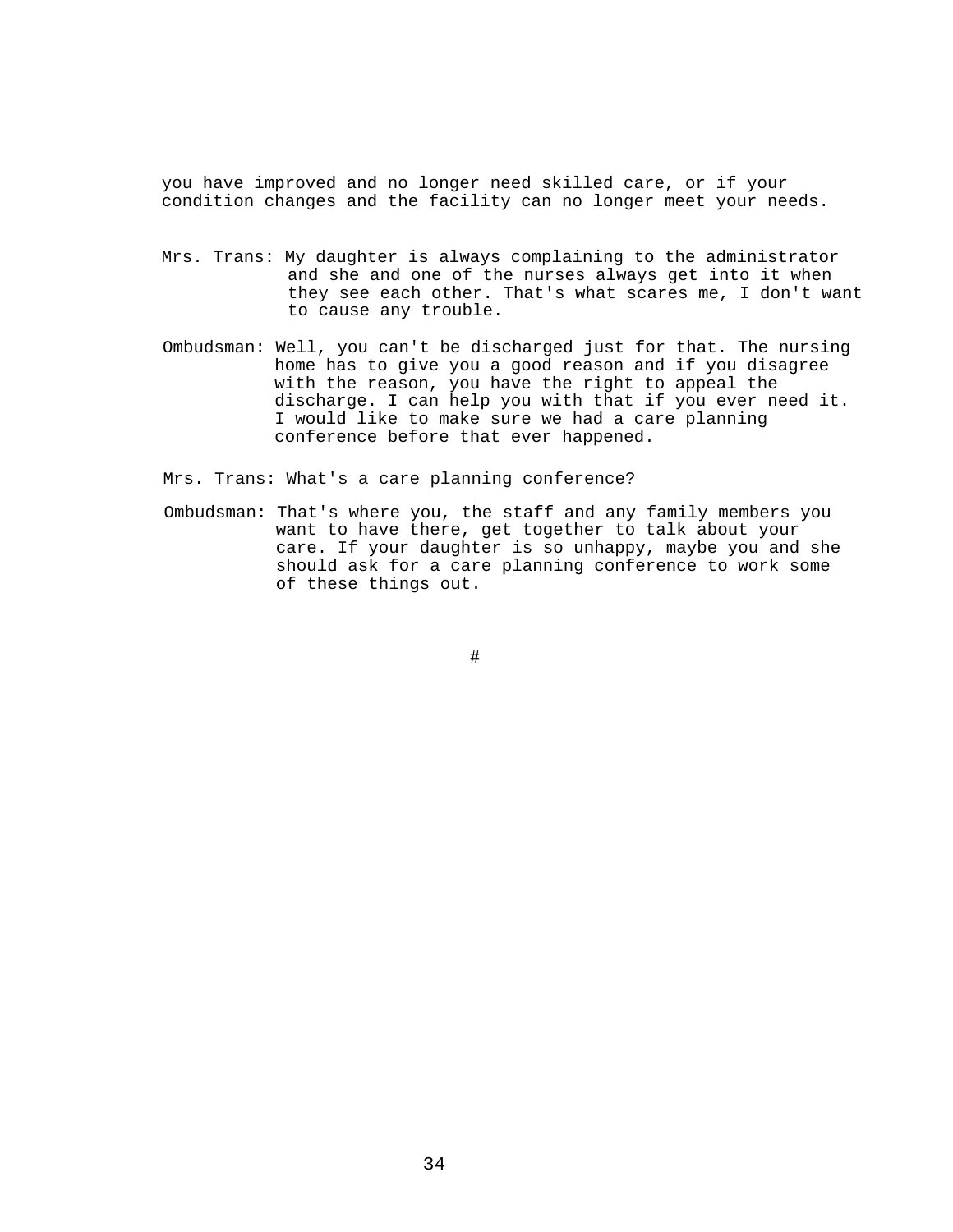#### **WANDERING RESIDENT**

## OBJECTIVES:

- 1. To model how the Ombudsman can empower the resident.
- 2. To learn how to get the resident to open up to the Ombudsman.
- 3. To observe how to set up the meeting with the administrator.
- 4. To brainstorm ways to overcome barriers and objections from staff for resolving the problem.
- 5. To suggest alternatives for dealing with wandering behaviors.
- 6. To model some ways of ensuring that your agenda is met, as opposed to the staff's agenda.
- CHARACTERS: Ombudsman Bob Jones, an angry resident Mrs. Cartwright, the facility administrator Narrator
- Narrator: The Ombudsman was recently assigned/placed at XYZ Nursing Home. Her first visit with resident, Mr. Bob Jones is a shocking experience. Mr. Jones has lost patience with the lack of response from the nursing staff and is determined to take matters into his own hands. Bob is ambulatory but very upset about Joe Glotz coming into his room.
- Bob: If that old man comes in here one more time, I'm going to knock him in the head with my cane. This is my room and I've told him to stay the hell out of here.
- Ombudsman: I can see you're very upset about this. May we talk about this and see if we can't come up with a better way of resolving this problem.
- Bob: Well, talk if you will, but I've talked enough with the staff and he still wanders in my room, rearranges things in my drawers and closets, and sometimes takes things out of here. I'm missing a comb, picture album, and a belt. And I don't know how many other things he might have taken.

Ombudsman: So, you believe it's only one resident?

Bob: Yes, as far as I know.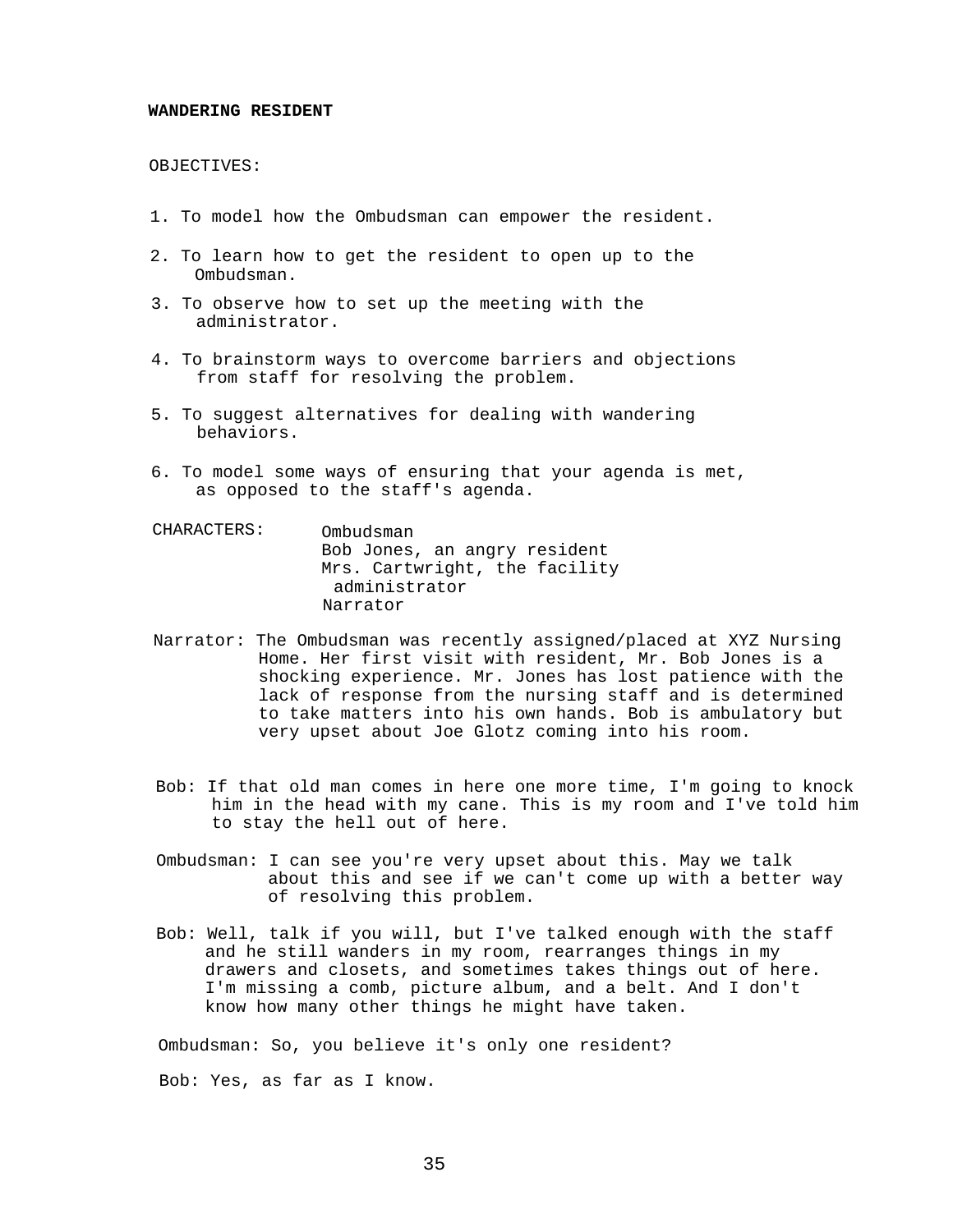Ombudsman: Can you give me his name?

- Bob: His name is Joe Glotz and if he comes in here again he's going to get a knot on his noggin.
- Ombudsman: Have you talked to anyone else about this problem? Does the Administrator, Mrs. Cartwright know anything about this?
- Bob: I'm talked to my nurse, but so far it hasn't done any good.
- Ombudsman: Let me get a little better understanding of the problem and how to deal with it.

Bob: I'm willing. What do you want to know?

- Ombudsman: It would be helpful to know if there is a particular time of day that Mr. Glotz comes into your room.
- Bob: It's usually at night, but I'm not always in my room during the day and I don't know who comes in my room or how often.

Ombudsman: Do you call the nurses station when he comes in?

- Bob: I used to, but by the time they got here, I had him out on my own.
- Ombudsman: With your permission, how about you and I talking with the Administrator and the Director of Nurses about this. You would be the one doing the talking and I'll be here to back you up. If you want to we can practice what you will say so it will come across in a polite but firm way.

#### DISCUSSION:

1. What other types of questions would you ask to get more information and verify this?

(who has he talked to exactly, what he has told them, any items missing, the nature of the rummaging, etc.)

- 2. Time element may be critical here, if Mr. Bob Jones is on the brink of inflicting bodily harm on another resident, it might be more critical. Or if these two residents have already gotten into it physically, there might be an urgency.
- 3. What about the care plan for both Bob Jones and Mr. Glotz, how has securing personal possessions and safety in wandering been addressed?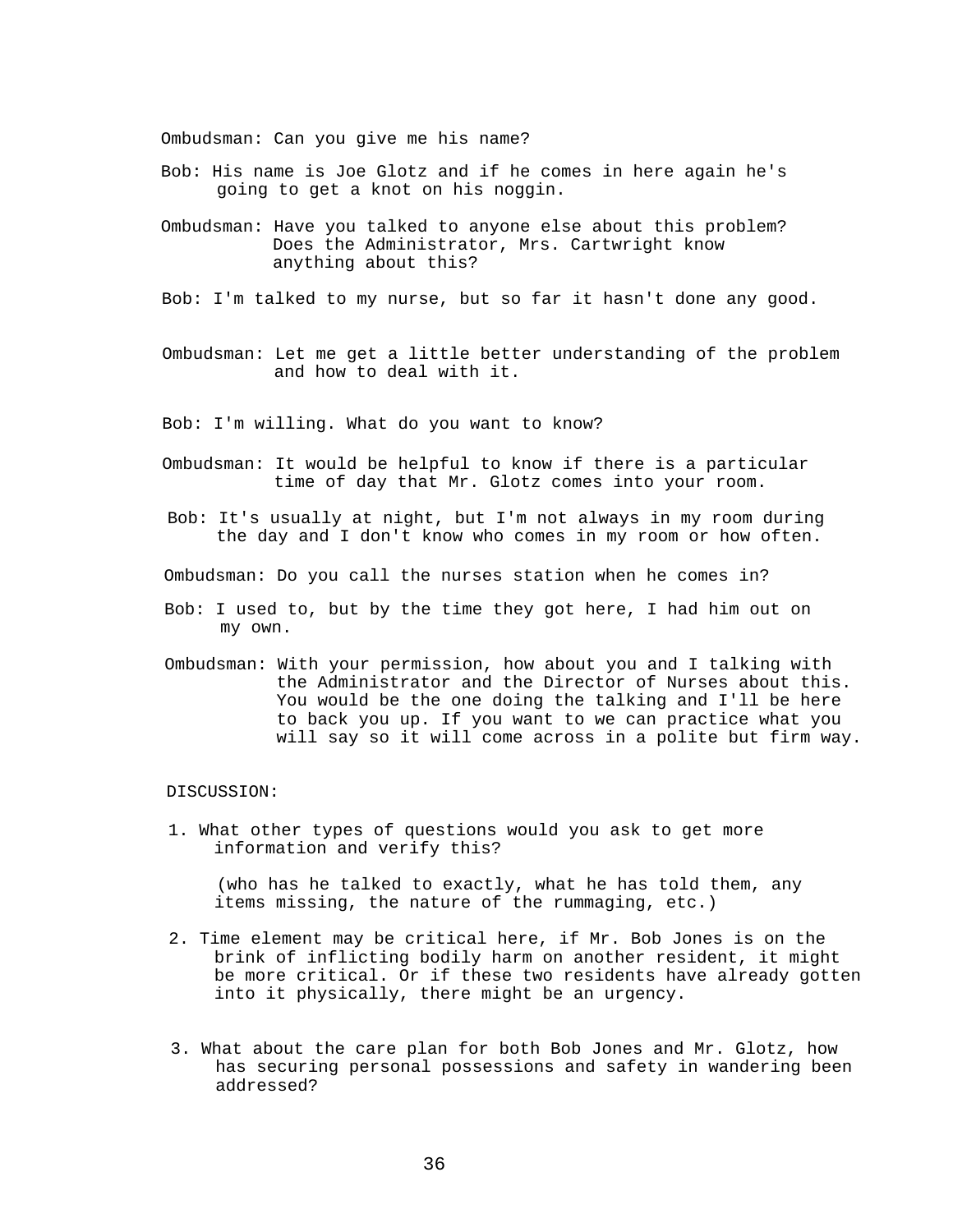4. What solutions would you suggest if you were the Administrator?

Suggestions:

- Velcro tape across doorway to deter wandering resident.
- Stop sign outside door.
- Determine cause of wandering.
- 5. What solutions have you as an ombudsman experienced in your facility, or would you like to see *in* resolving this *issue* of wandering resident?

Suggestions:

Alternate placement *in* ward where residents are free to wander. Units which have an outdoor access so residents can wander freely.

6. What possible obstacles, barriers or excuses do you hear from the Administrator or staff?

Suggestions:

There *is* not enough staff to watch every resident every minute. None of the other residents seem to *mind.* Why are you so sure that Mr. Glotz took all the items that you are missing? Were they listed on your inventory?

7. Write down the agenda for the meeting with the Administrator. Tell Mrs. Cartwright the agenda.

Suggestions:

Have Bob tell of his concerns, help Bob understand why Mr. Glotz *is* doing what he's doing.

Brainstorm ways to resolve Bob's concerns.

Brainstorm ways to keep any wandering resident from bothering other residents' belongings.

Set timetable to work on the *issue.*

## PRACTICE MEETING WITH THE ADMINISTRATOR:

Ombudsman: Good morning Mrs. Cartwright. Thank you for taking time with Bob and I about the problem Bob *is* having with Mr. Glotz. I'd like Bob to tell you what the issue is*.* Bob and I are aware that this *is* an *issue* that may not be resolved in one sitting, but we're hopeful that some